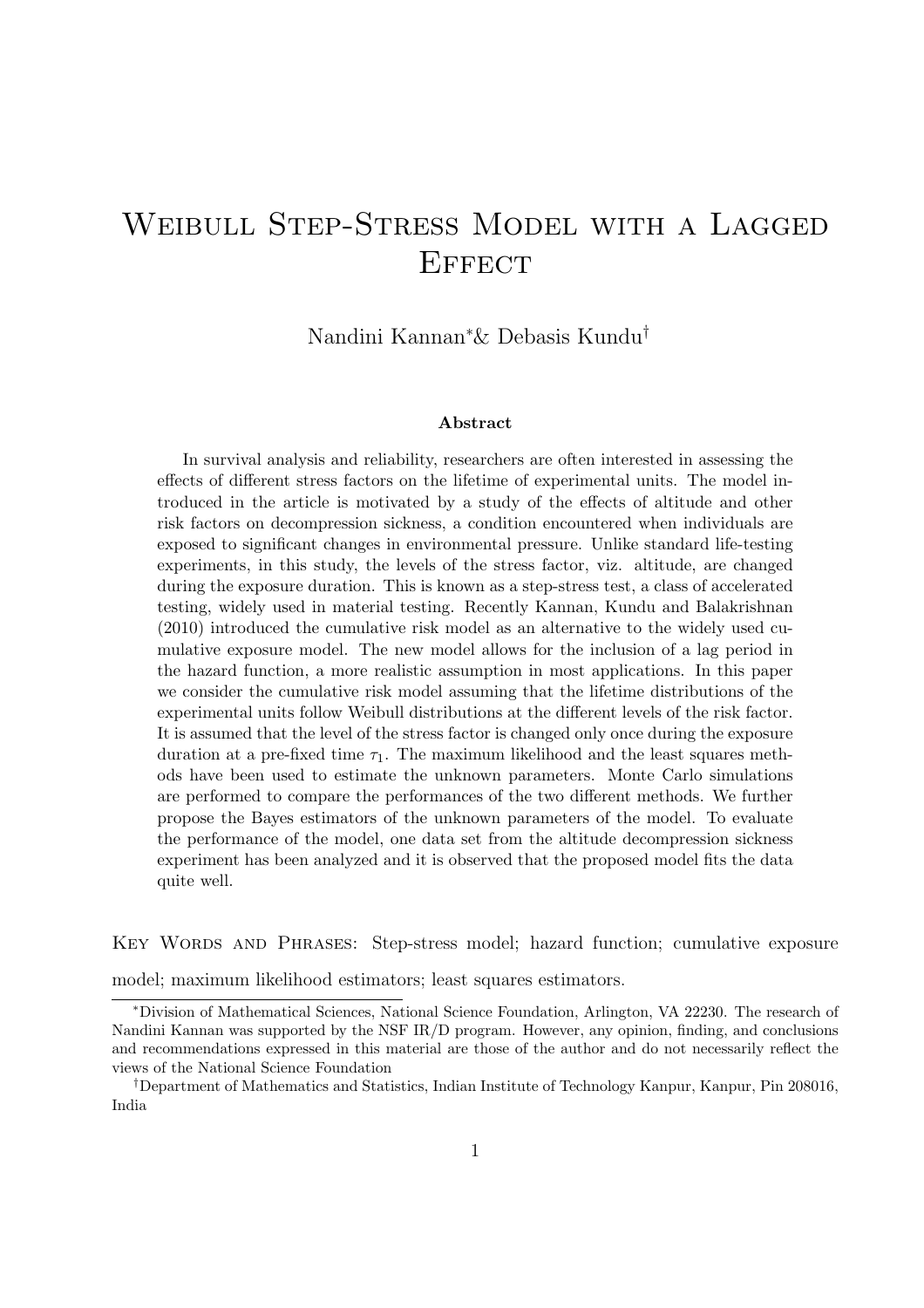### 1 INTRODUCTION

The experiment that motivated this particular research relates to altitude decompression sickness (DCS), a condition frequently observed in pilots flying at high altitudes, mountaineers, and astronauts performing extravehicular activities in space. To assess the effects of different risk factors on DCS, researchers at Brooks Airforce Base performed experiments involving human subjects in a hypobaric chamber. The study over a 20 year period involved exposures to different altitudes, varying preoxygenation routines, and different levels of exercise while at altitude. While physiologists agreed that rates of DCS increased with increasing altitude, they were interested in determining whether a staged ascent, wherein subjects were exposed to a lower altitude for a specified period of time prior to exposure to the higher altitude, would reduce the incidence when compared to subjects directly exposed to the higher altitude. In the staged ascent experiments, researchers changed the levels of the risk factor (altitude) at pre-specified times during the exposure.

The experimental scenario described above is known as a step-stress test, a particular type of accelerated life testing experiment. Accelerated testing has been extensively used in reliability and life-testing for units/items that are highly reliable. In accelerated life tests, the experimental units are exposed to higher than normal levels of the stress factors, affecting the underlying lifetime distribution and resulting in early failures. Assuming a model that relates stress and the lifetime distributions, the data from the accelerated test may be used to estimate the lifetime distribution under standard levels of the stress factor. For an excellent review on accelerated life testing, readers may refer to the books by Nelson  $(1990)$  and Bagdonavičius and Nikulin  $(2002)$ .

In a standard step-stress experiment, all individuals or items are subject to an initial stress level  $s_1$ . The stress is gradually increased at pre-specified times during the exposure. The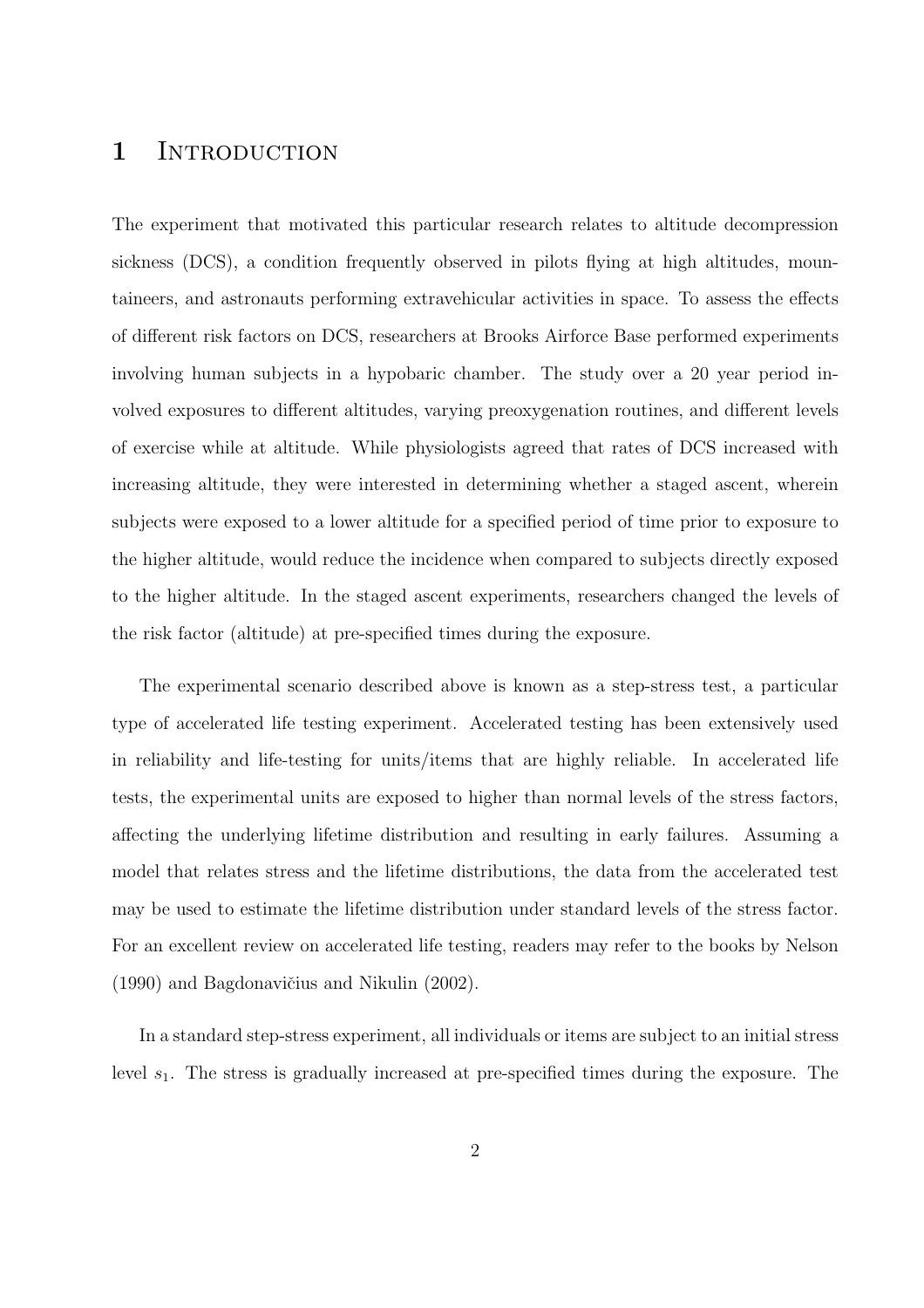stress factor may refer to the dose of a drug, elevation of the treadmill, altitude, temperature, voltage, and pressure. In a simple step-stress experiment, the stress is increased only once at a pre-determined time  $\tau_1$ . All units that have survived up to  $\tau_1$  will be exposed to the new stress level  $s_2$  for the remainder of the experiment. The most popular model used to analyze data from a step-stress experiment is the cumulative exposure model (CEM) introduced by Seydyakin (1966). In recent years, there has been extensive work related to the CEM; key references include Xiong (1998), Xiong and Milliken (1999), Bai et al. (1989), Balakrishnan et al. (2007), Sha and Pan (2014), Kateri and Kamps (2015), Ismail (2016), Kundu and Ganguly (2017) and the references cited therein. Recently, Balakrishnan (2009) provided an excellent review of step-stress models focusing primarily on the exponential distribution. One major disadvantage of changing the stress level at a fixed time point is the possibility that no failures may occur before  $\tau_1$ . Under this scenario, inference of the unknown parameters associated with the lifetime distribution at the stress level  $s_1$  may not be possible. Kundu and Balakrishnan (2009), Wang and Yu (2009) and Balakrishnan et al. (2012) considered step-stress models where the stress changes after a fixed number of failures are observed. Assuming the underlying lifetime distributions to be exponential, they have obtained the point and interval estimators of the unknown parameters based on the data obtained under different censoring schemes.

Although the CEM is extremely popular for modeling data from step-stress tests, it suffers from one major disadvantage that limits its use for certain types of applications. The hazard function of the underlying distribution is discontinuous at the point at which the stress is changed. This implies the effect of the change in the level of the stress factor is instantaneous, which may not be reasonable. Because of this drawback, Kannan et al. (2010) proposed a new step-stress model in which the effect of the change of stress is not felt immediately. They assume that there is a latency or lag period,  $\delta$ , before the effect of the increased stress is completely observed. They refer to this as the cumulative risk model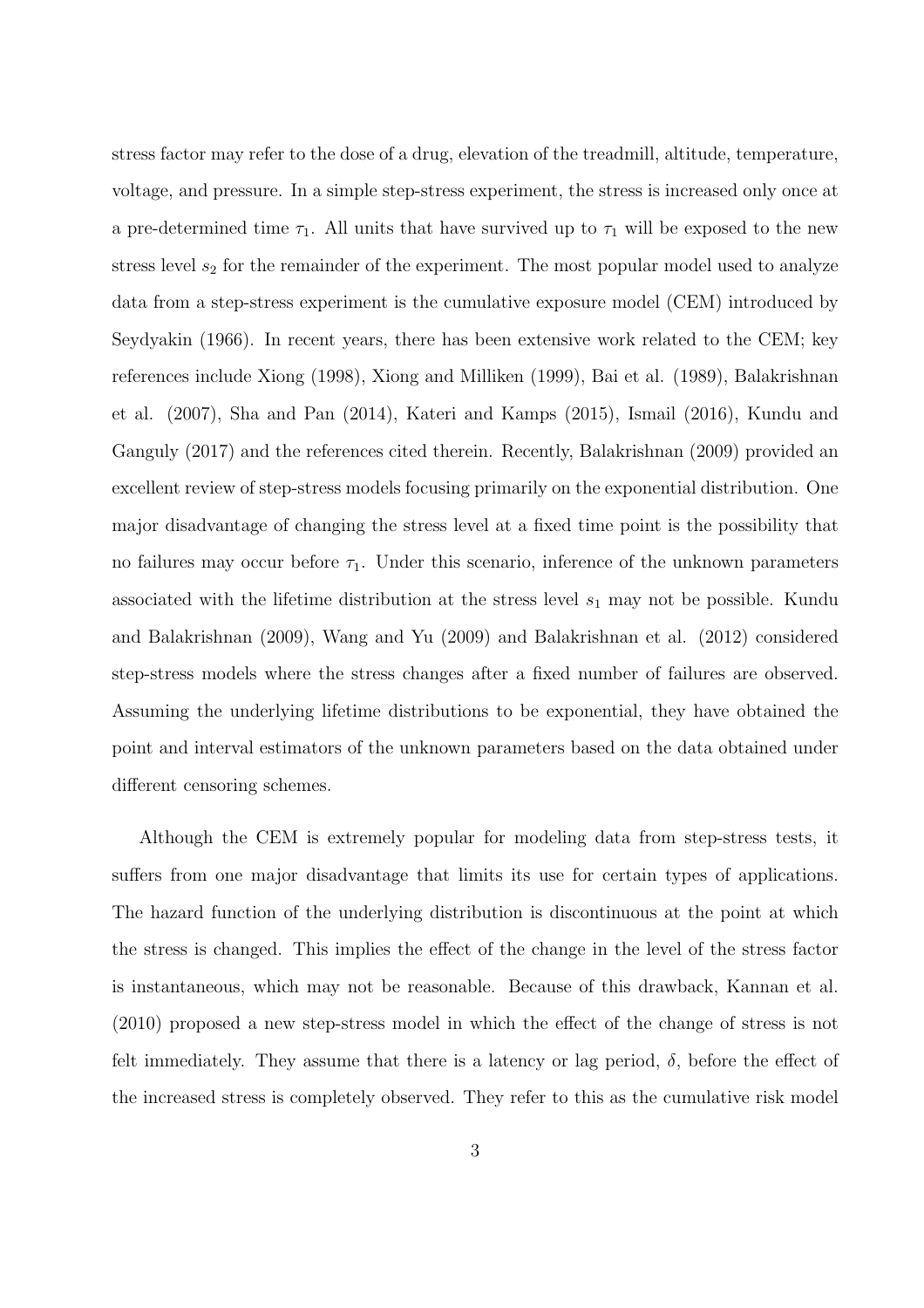(CRM). Kannan et al. (2010) developed inference for the unknown parameters of the CRM, based on the assumption that the lifetime distributions of the experimental units follow exponential distribution with different scale parameters at two different stress levels. The authors also showed that the CEM may be obtained as a limiting case of the Cumulative Risk Model. Beltrani (2015) recently extended the results of Kannan et al. (2010) in case of competing risks model, when the competing causes of failures follow exponential distribution. The results were further extended by Huang et al. (2015) in case of masked data. See also Yao and Luo (2013) for some applications of this model in electronic products.

While the exponential distribution has many attractive features, the assumption of a constant hazard function may not always be useful in practice. In this article, we consider the Weibull model, one of the most widely used distribution in the survival and reliability literature. We consider inference of the unknown parameters based on the assumptions that the lifetime distributions are Weibull with different scale and shape parameters at the two stress levels. Having different scale and shape parameters provides tremendous flexibility in modeling the hazard function for the step-stress experiment. We propose to use the maximum likelihood and least squares methods to estimate the unknown parameters. Monte Carlo simulations are performed to compare the performances of the two different methods in terms of the biases and mean squared errors (MSEs) of the estimates. The Bayes estimators of the model parameters are also obtained. One data set obtained from the DCS experiment has been analyzed using the proposed model, and it is observed that the new model provides a better fit than the existing Weibull hazard model.

The main contribution about the present paper compared to the existing papers is that the present paper deals with the lagged model, which have not been considered by most of the researchers in this area. Most of the work deal with the model where the hazard function changes instantaneously as the stress changes, which may not be very reasonable. In fact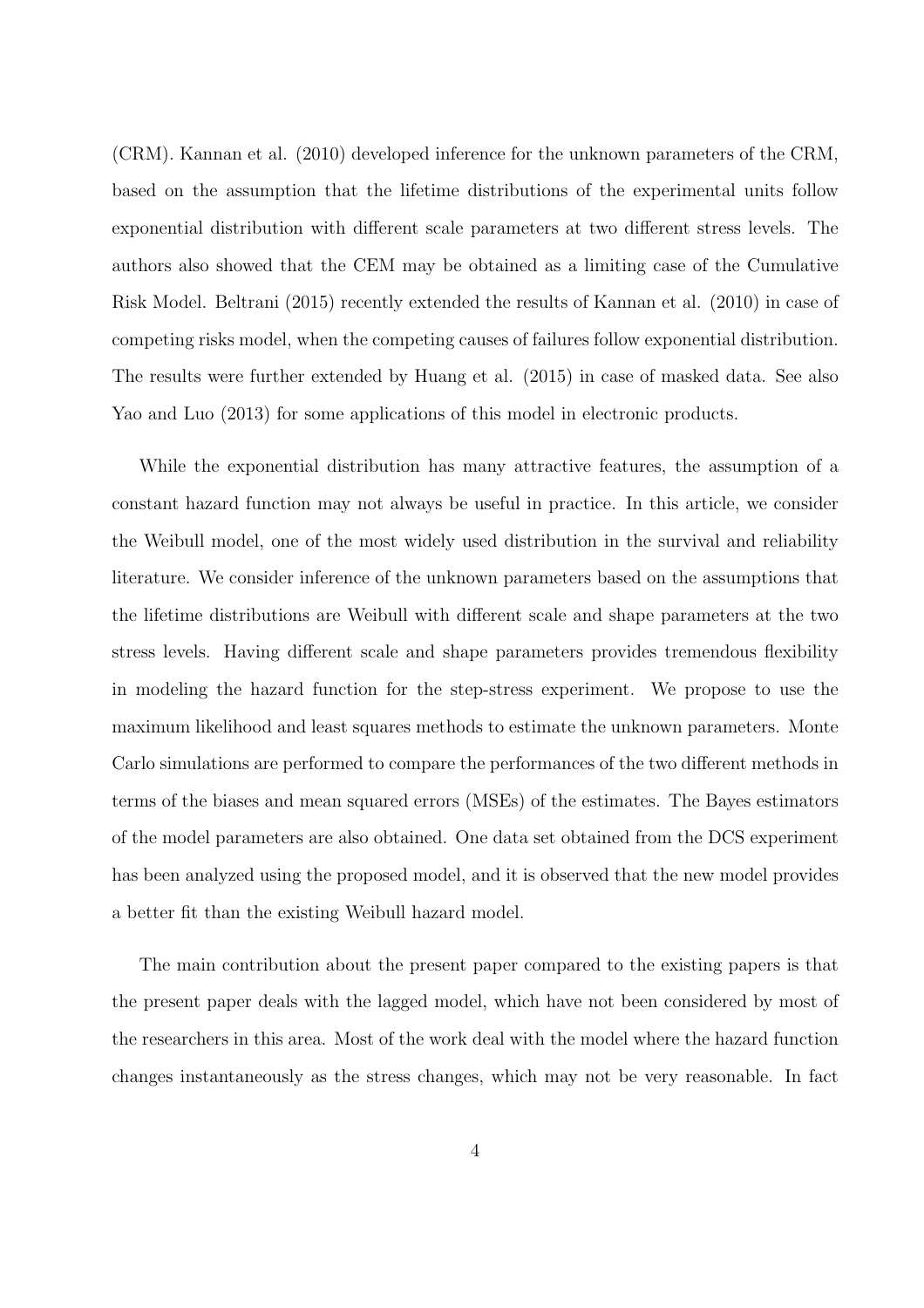in this paper we have shown that the lagged model provides a better fit to the DCS data set than the very popular Khamis-Higgins model where there is no lagged effect. Moreover, we have provided both classical and Bayesian inferences of the unknown parameters and compared their performances by using simulation experiments and by analyzing one real data set.

The rest of the article is organized as follows. In Section 2, we provide the model formulation. The maximum likelihood estimators (MLEs) and the least squares estimators (LSEs) of the unknown parameters are provided in Section 3. In Section 4, we present the Monte Carlo simulation results comparing the performances of the MLEs and the LSEs. In Section 5, we provide the Bayes estimators and the associated credible intervals. The analysis of a data set is presented in Section 6. Finally we conclude the paper in Section 7.

## 2 MODEL DESCRIPTION

A two-parameter Weibull random variable with shape parameter  $\alpha$  and scale parameter  $\lambda > 0$  will be denoted by  $WE(\alpha, \lambda)$ . The probability density function (PDF) is given by

$$
f(x; \alpha, \lambda) = \alpha \lambda x^{\alpha - 1} e^{-\lambda x^{\alpha}}; \quad x > 0.
$$
 (1)

A two-parameter gamma random variable with shape parameter  $\alpha > 0$ , and scale parameter  $\lambda > 0$  will be denoted by  $GA(\alpha, \lambda)$  with the following PDF

$$
f(x; \alpha, \lambda) = \frac{\lambda^{\alpha}}{\Gamma(\alpha)} x^{\alpha - 1} e^{-\lambda x}; \quad x > 0.
$$
 (2)

Consider, a simple step-stress experiment, where the stress level changes only once during the experiment. Assume *n* identical items are placed on a life test at stress level  $s_1$ . The lifetime distribution of each experimental unit follows a Weibull distribution with the scale parameter  $\lambda_1$  and shape parameter  $\alpha_1$ . Subjects are monitored continuously until failure.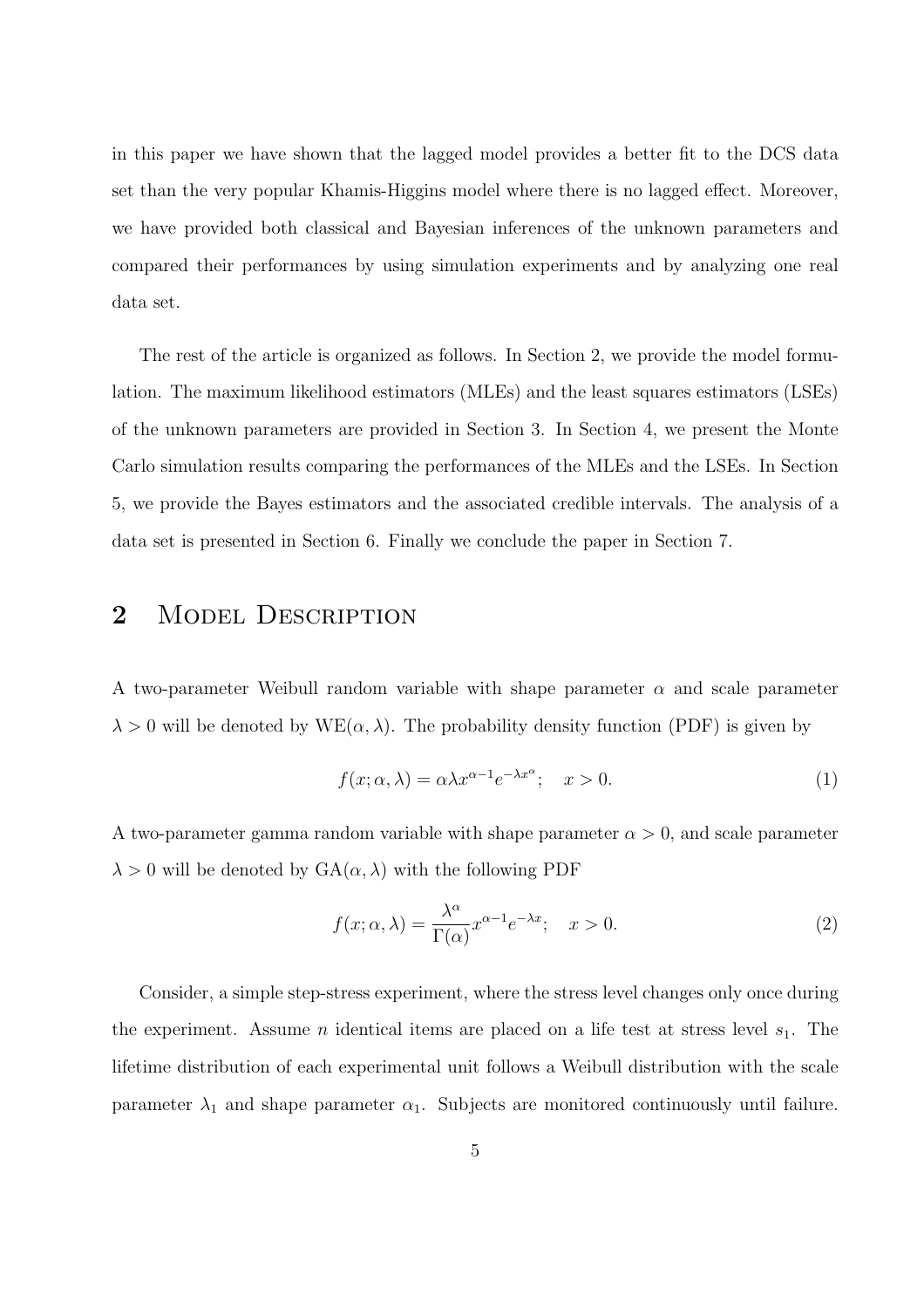Let  $t_1 < t_2 < \ldots < t_r < \tau_1 < t_{r+1} < \ldots < t_n$  denote the failure times. At the time  $\tau_1$  (prefixed), the stress level is increased to  $s_2$ . When the stress changes the hazard function of the surviving experimental units also changes, although the effects of the increased stress level is not seen immediately. It is assumed that there is a lag period  $\delta$ , that may be unknown, before the effects are completely observed. After the time point  $\tau_1 + \delta = \tau_2$ , the lifetime of the experimental units follows a Weibull distribution with the scale parameter  $\lambda_2$ , and the shape parameter  $\alpha_2$ . In the interval  $[\tau_1, \tau_2]$ , the hazard function increases and for simplicity it is assumed to be linear. The piecewise hazard function takes the following form:

$$
h(t) = \begin{cases} \alpha_1 \lambda_1 t^{\alpha_1 - 1} & \text{if } 0 < t < \tau_1 \\ \beta_0 + \beta_1 t & \text{if } \tau_1 < t < \tau_2 \\ \alpha_2 \lambda_2 t^{\alpha_2 - 1} & \text{if } \tau_2 < t < \infty. \end{cases}
$$
 (3)

The parameters  $\beta_0$  and  $\beta_1$  are chosen to ensure that the hazard function is continuous, *i.e.* 

$$
\beta_0 + \beta_1 \tau_1 = \alpha_1 \lambda_1 \tau_1^{\alpha_1 - 1} \quad \text{and}
$$
  

$$
\beta_0 + \beta_1 \tau_2 = \alpha_2 \lambda_2 \tau_2^{\alpha_2 - 1}.
$$
 (4)

By solving (4) for  $\tau_1 \neq \tau_2$  we obtain,

$$
\beta_0 = \frac{\alpha_1 \lambda_1 \tau_2 \tau_1^{\alpha_1 - 1} - \alpha_2 \lambda_2 \tau_1 \tau_2^{\alpha_2 - 1}}{\tau_2 - \tau_1} \quad \text{and} \quad \beta_1 = \frac{\alpha_2 \lambda_2 \tau_2^{\alpha_2 - 1} - \alpha_1 \lambda_1 \tau_1^{\alpha_1 - 1}}{\tau_2 - \tau_1}.
$$
\n(5)

Kannan, Kundu and Balakrishnan (2010) defined the cumulative risk model (CRM) with hazard function given by

$$
h_o(t) = \begin{cases} \lambda_1 & \text{if } 0 < t < \tau_1 \\ \beta_0 + \beta_1 t & \text{if } \tau_1 < t < \tau_2 \\ \lambda_2 & \text{if } \tau_2 < t < \infty, \end{cases}
$$

where  $\beta_0$  and  $\beta_1$  satisfy

$$
\beta_0 + \beta_1 \tau_1 = \lambda_1 \quad \text{and} \quad
$$
  

$$
\beta_0 + \beta_1 \tau_2 = \lambda_2.
$$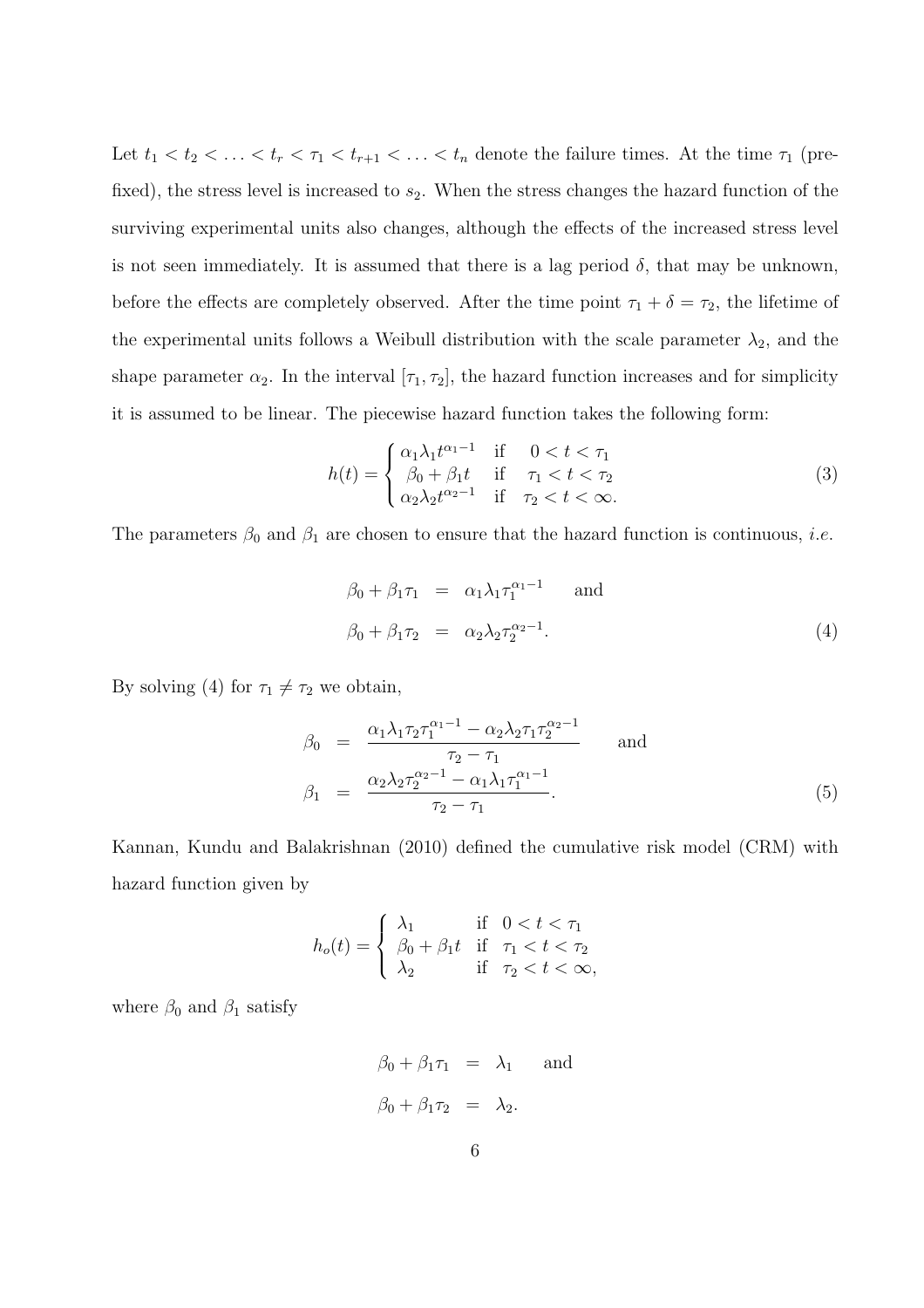It is noted that when  $\alpha_1 = \alpha_2 = 1$ , the proposed model (3) reduces to the CRM of Kannan, Kundu and Balakrishnan (2010). Moreover, for the proposed model, when  $\tau_2 = \tau_1 = \tau$  (say), then (3) takes the form

$$
h(t) = \begin{cases} \alpha_1 \lambda_1 t^{\alpha_1 - 1} & \text{if } 0 < t \le \tau \\ \alpha_2 \lambda_2 t^{\alpha_2 - 1} & \text{if } \tau < t < \infty. \end{cases} \tag{6}
$$

Note that (6) is the hazard function of the cumulative exposure model; the case of exponential hazards corresponds to  $\alpha_1 = \alpha_2 = 1$ , (see for example Balakrishnan; 2009) and the hazard function of the Khamis and Higgins (1998) model when  $\alpha_1 = \alpha_2 = \alpha$ , in case of Weibull hazards with equal shape parameters. The proposed model can be seen as a generalization of the tampered failure rate (TFR) model of Bhattacharyya and Soejoeti (1989).

Based on the hazard function  $h(t)$  in (3), the corresponding cumulative hazard function becomes;

$$
H(t) = \begin{cases} \lambda_1 t^{\alpha_1} & \text{if } 0 < t < \tau_1 \\ \lambda_1 \tau_1^{\alpha_1} + \beta_0 (t - \tau_1) + \frac{\beta_1}{2} (t^2 - \tau_1^2) & \text{if } \tau_1 < t < \tau_2 \\ \lambda_1 \tau_1^{\alpha_1} + \beta_0 (\tau_2 - \tau_1) + \frac{\beta_1}{2} (\tau_2^2 - \tau_1^2) + \lambda_2 (t^{\alpha_2} - \tau_2^{\alpha_2}) & \text{if } t \ge \tau_2. \end{cases} \tag{7}
$$

The survival function  $S(t)$  is given by

$$
S(t) = e^{-H(t)} = \begin{cases} e^{-\lambda_1 t^{\alpha_1}} & \text{if } 0 < t < \tau_1 \\ e^{-\lambda_1 \tau_1^{\alpha_1} - \beta_0 (t - \tau_1) - \frac{1}{2} \beta_1 (t^2 - \tau_1^2)} & \text{if } \tau_1 < t < \tau_2 \\ e^{-\lambda_1 \tau_1^{\alpha_1} - \beta_0 (\tau_2 - \tau_1) - \frac{1}{2} \beta_1 (\tau_2^2 - \tau_1^2) - \lambda_2 (t^{\alpha_2} - \tau_2^{\alpha_2})} & \text{if } t \ge \tau_2. \end{cases} \tag{8}
$$

The corresponding PDF becomes;

$$
f(t) = -\frac{d}{dt}S(t) = \begin{cases} \alpha_1 \lambda_1 t^{\alpha_1 - 1} e^{-\lambda_1 t^{\alpha_1}} & \text{if } 0 < t < \tau_1 \\ (\beta_0 + \beta_1 t) e^{-\lambda_1 \tau_1^{\alpha_1} - \beta_0 (t - \tau_1) - \frac{1}{2} \beta_1 (t^2 - \tau_1^2)} & \text{if } \tau_1 < t < \tau \\ \alpha_2 \lambda_2 t^{\alpha_2 - 1} e^{-\lambda_2 t^{\alpha_2}} e^{-\lambda_1 \tau_1^{\alpha_1} - \beta_0 (\tau_2 - \tau_1) - \frac{1}{2} \beta_1 (\tau_2^2 - \tau_1^2) + \lambda_2 \tau_2^{\alpha_2}} & \text{if } t \ge \tau_2. \end{cases} \tag{9}
$$

## 3 Maximum Likelihood and Least Squares Estima-**TORS**

In this section, we obtain the maximum likelihood and least squares estimators of  $\alpha_1$ ,  $\lambda_1$ ,  $\alpha_2$  and  $\lambda_2$  assuming that  $\delta$  (the lag period) is fixed. It may be mentioned that in practice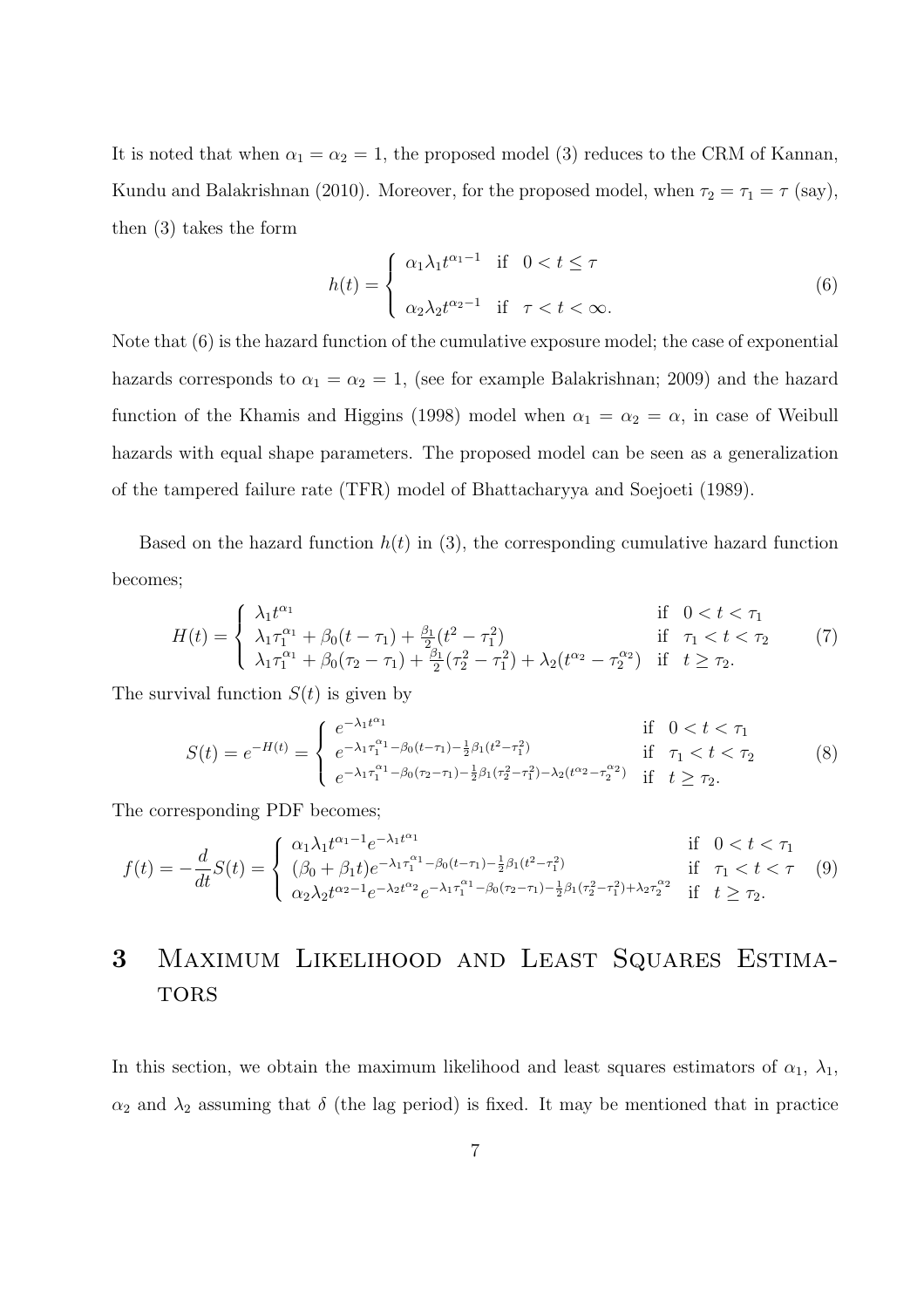$\delta$  is usually unknown, in which case we obtain an estimate of  $\delta$  by maximizing the profile likelihood function. Details are provided in the data analysis section.

We have the following set of observations:

$$
t_1 < \dots < t_r < \tau_1 < t_{r+1} < \dots < t_{r+m} < \tau_2 < t_{r+m+1} < \dots < t_{r+m+k} < T. \tag{10}
$$

We are assuming that there are r failures before  $\tau_1$ , m failures between  $\tau_1$  and  $\tau_2$  and k failures beyond  $\tau_2$ , and before the experiment is terminated at T. At the time point T, we assume that  $s = n - (r + m + k)$  observations are censored. It is assumed that  $r > 0$ ,  $m > 0$ and  $k > 0$ .

### 3.1 MAXIMUM LIKELIHOOD ESTIMATORS

Based on (10), the likelihood function becomes

$$
L(\beta_0, \beta_1, \alpha_1, \alpha_2) = \alpha_1^r \lambda_1^r \prod_{i=1}^r t_i^{\alpha_1 - 1} e^{-\lambda_1 \sum_{i=1}^r t_i^{\alpha_1}} \times \prod_{i=r+1}^{r+m} (\beta_0 + \beta_1 t_i) e^{-\lambda_1 \tau_1^{\alpha_1} - \beta_0 (t_i - \tau_1) - \beta_1 (t_i^2 - \tau_1^2)/2} \times \n\alpha_2^k \lambda_2^k e^{-k\lambda_1 \tau_1^{\alpha_1} - k\beta_0 (\tau_2 - \tau_1) - k\beta_1 (\tau_2^2 - \tau_1^2)/2 + k\lambda_2 \tau_2^{\alpha_2}} \prod_{i=r+m+1}^{r+m+k} t_i^{\alpha_2 - 1} e^{-\lambda_2 \sum_{i=r+m+1}^{r+m+k} t_i^{\alpha_2}} \times \ne^{-s\lambda_2 T^{\alpha_2}}.
$$
\n(11)

Using (4), we obtain the log-likelihood function in terms of  $\alpha_1, \alpha_2, \beta_0, \beta_1$ :

$$
l(\beta_0, \beta_1, \alpha_1, \alpha_2) = r \ln(\beta_0 + \beta_1 \tau_1) + (\alpha_1 - 1) \sum_{i=1}^r (\ln t_i - \ln \tau_1) - (\beta_0 + \beta_1 \tau_1) \times \frac{1}{\alpha_1} \sum_{i=1}^r \frac{t_i^{\alpha_1}}{\tau_1^{\alpha_1 - 1}} + \sum_{i=r+1}^{r+m} \ln(\beta_0 + \beta_1 t_i) - m(\beta_0 + \beta_1 \tau_1) \frac{\tau_1}{\alpha_1} - \beta_0 \sum_{i=r+1}^{r+m} (t_i - \tau_1) - \frac{\beta_1}{2} \sum_{i=r+1}^{r+m} (t_i^2 - \tau_1^2) + k \ln(\beta_0 + \beta_1 \tau_2) + (\alpha_2 - 1) \sum_{i=r+m+1}^{r+m+k} (\ln t_i - \ln \tau_2) - (\beta_0 + \beta_1 \tau_2) \times \frac{1}{\alpha_2} \sum_{i=r+m+1}^{r+m+k} \frac{t_i^{\alpha_2}}{\tau_2^{\alpha_2 - 1}} - k(\beta_0 + \beta_1 \tau_1) \frac{\tau_1}{\alpha_1} - k\beta_0 (\tau_2 - \tau_1) - \frac{k\beta_1}{2} (\tau_2^2 - \tau_1^2) + k(\beta_0 + \beta_1 \tau_2) \frac{\tau_2}{\alpha_2} - s(\beta_0 + \beta_1 \tau_2) \frac{T^{\alpha_2}}{\alpha_2 \tau_2^{\alpha_2 - 1}}.
$$
(12)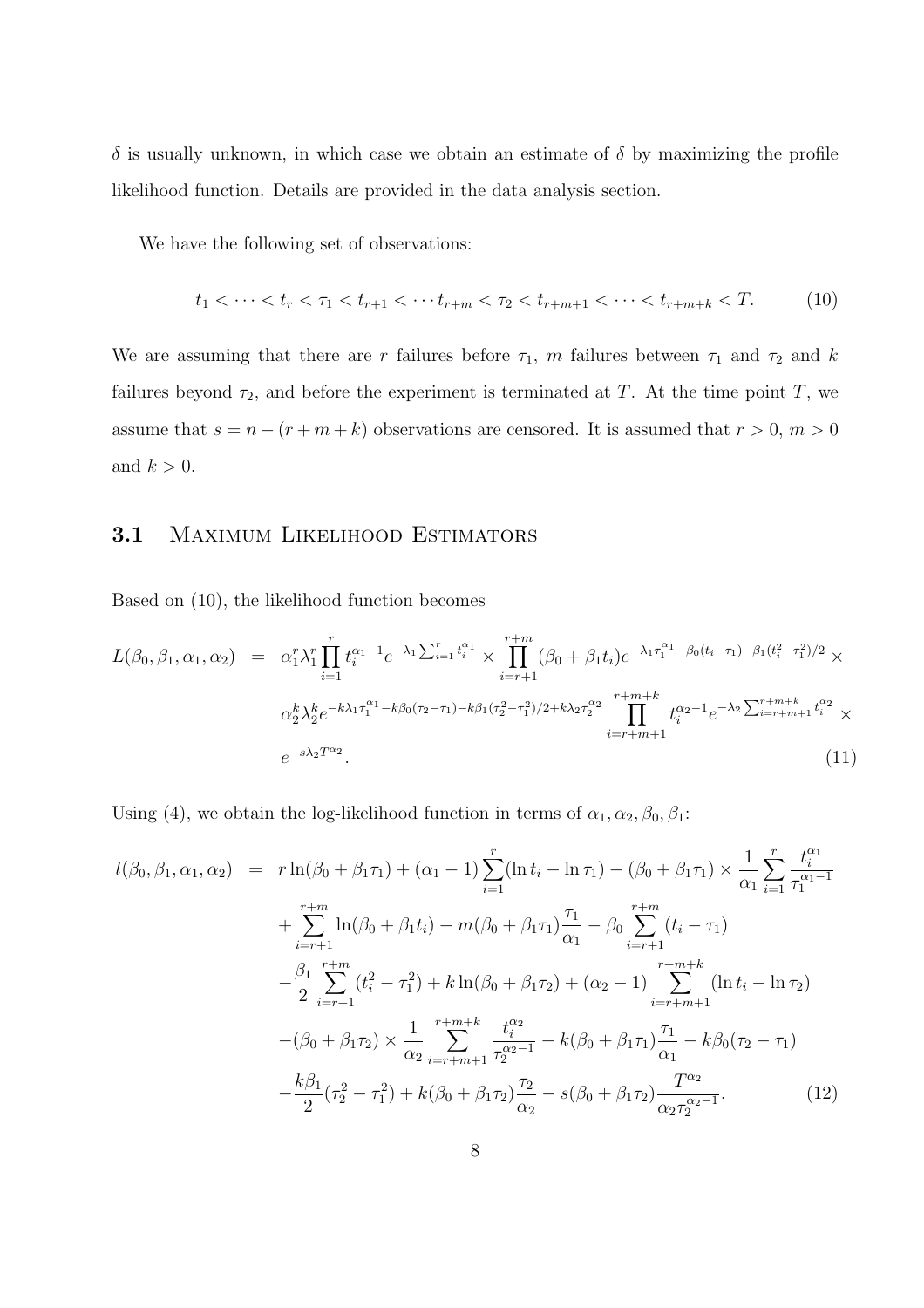The MLEs of the unknown parameters can be obtained by maximizing (12) with respect to the unknown parameters. The normal equations can be written as follows:

$$
\frac{\partial l(\beta_0, \beta_1, \alpha_1, \alpha_2)}{\partial \beta_0} = \frac{r}{\beta_0 + \beta_1 \tau_1} - \frac{1}{\alpha_1} \sum_{i=1}^r \frac{t_i^{\alpha_1}}{\tau_1^{\alpha_1 - 1}} + \sum_{i=r+1}^{r+m} \frac{1}{\beta_0 + \beta_1 t_i} - \frac{(m+k)\tau_1}{\alpha_1} - \sum_{i=r+1}^{r+m} (t_i - \tau_1) + \frac{k}{\beta_0 + \beta_1 \tau_2} - \frac{1}{\alpha_2} \sum_{i=r+m+1}^{r+m+k} \frac{t_i^{\alpha_2}}{\tau_2^{\alpha_2 - 1}} - k(\tau_2 - \tau_1) + \frac{k\tau_2}{\alpha_2} - \frac{sT^{\alpha_2}}{\alpha_2 \tau_2^{\alpha_2 - 1}} = 0,
$$
\n(13)

$$
\frac{\partial l(\beta_0, \beta_1, \alpha_1, \alpha_2)}{\partial \beta_1} = \frac{r\tau_1}{\beta_0 + \beta_1 \tau_1} - \frac{1}{\alpha_1} \sum_{i=1}^r \frac{t_i^{\alpha_1}}{\tau_1^{\alpha_1 - 2}} + \sum_{i=r+1}^{r+m} \frac{t_i}{\beta_0 + \beta_1 t_i} - \frac{(m+k)\tau_1^2}{\alpha_1} + \frac{k\tau_2^2}{\alpha_2} \n- \frac{1}{2} \sum_{i=r+1}^{r+m} (t_i^2 - \tau_1^2) + \frac{k\tau_2}{\beta_0 + \beta_1 \tau_2} - \frac{1}{\alpha_2} \sum_{i=m+r+1}^{m+r+k} \frac{t_i^{\alpha_2}}{\tau_2^{\alpha_2 - 2}} - \frac{k}{2} (\tau_2^2 - \tau_1^2) \n- \frac{sT^{\alpha_2}}{\alpha_2 \tau_2^{\alpha_2 - 2}} = 0,
$$
\n(14)

$$
\frac{\partial l(\beta_0, \beta_1, \alpha_1, \alpha_2)}{\partial \alpha_1} = \sum_{i=1}^r (\ln t_i - \ln \tau_1) - \frac{\beta_0 + \beta_1 \tau_1}{\alpha_1} \sum_{i=1}^r \frac{t_i^{\alpha_1}}{\tau_1^{\alpha_1 - 1}} \left( \ln t_i - \ln \tau_1 - \frac{1}{\alpha_1} \right) + (\beta_0 + \beta_1 \tau_1) \frac{(m+k)\tau_1}{\alpha_1^2} = 0.
$$
\n(15)

$$
\frac{\partial l(\beta_0, \beta_1, \alpha_1, \alpha_2)}{\partial \alpha_2} = \sum_{i=r+m+1}^{r+m+k} (\ln t_i - \ln \tau_2) - \frac{\beta_0 + \beta_1 \tau_2}{\alpha_2} \sum_{i=r+m+1}^{r+m+k} \frac{t_i^{\alpha_2}}{\tau_2^{\alpha_2-1}} \left( \ln t_i - \ln \tau_2 - \frac{1}{\alpha_2} \right)
$$

$$
-k(\beta_0 + \beta_1 \tau_2) \frac{\tau_2}{\alpha_2^2} - \frac{(\beta_0 + \beta_1 \tau_2) s T^{\alpha_2}}{\alpha_2 \tau_2^{\alpha_2-1}} \left( \ln T - \ln \tau_2 - \frac{1}{\alpha_2} \right) = 0. \quad (16)
$$

We need to solve four equations (13), (14), (15) and (16) simultaneously to compute MLEs of  $\beta_0$ ,  $\beta_1$ ,  $\alpha_1$  and  $\alpha_2$ . Once the MLEs of  $\beta_0$ ,  $\beta_1$ ,  $\alpha_1$  and  $\alpha_2$  are obtained, the MLEs of  $\lambda_1$  and  $\lambda_2$  can be easily obtained using (4).

From the form of the normal equations, it is clear that we do not have any explicit solution for the equations (13), (14), (15), and (16). We need to use iterative procedure like Newton-Raphson algorithm to solve the four non-linear equations simultaneously or using multidimensional optimization procedure to maximize the log-likelihood function  $l(\beta_0, \beta_1, \alpha_1, \alpha_2)$ directly. It may be mentioned finding the global optimum in any multidimensional optimization problem is an important issue. Most of the times it is quite difficult to prove the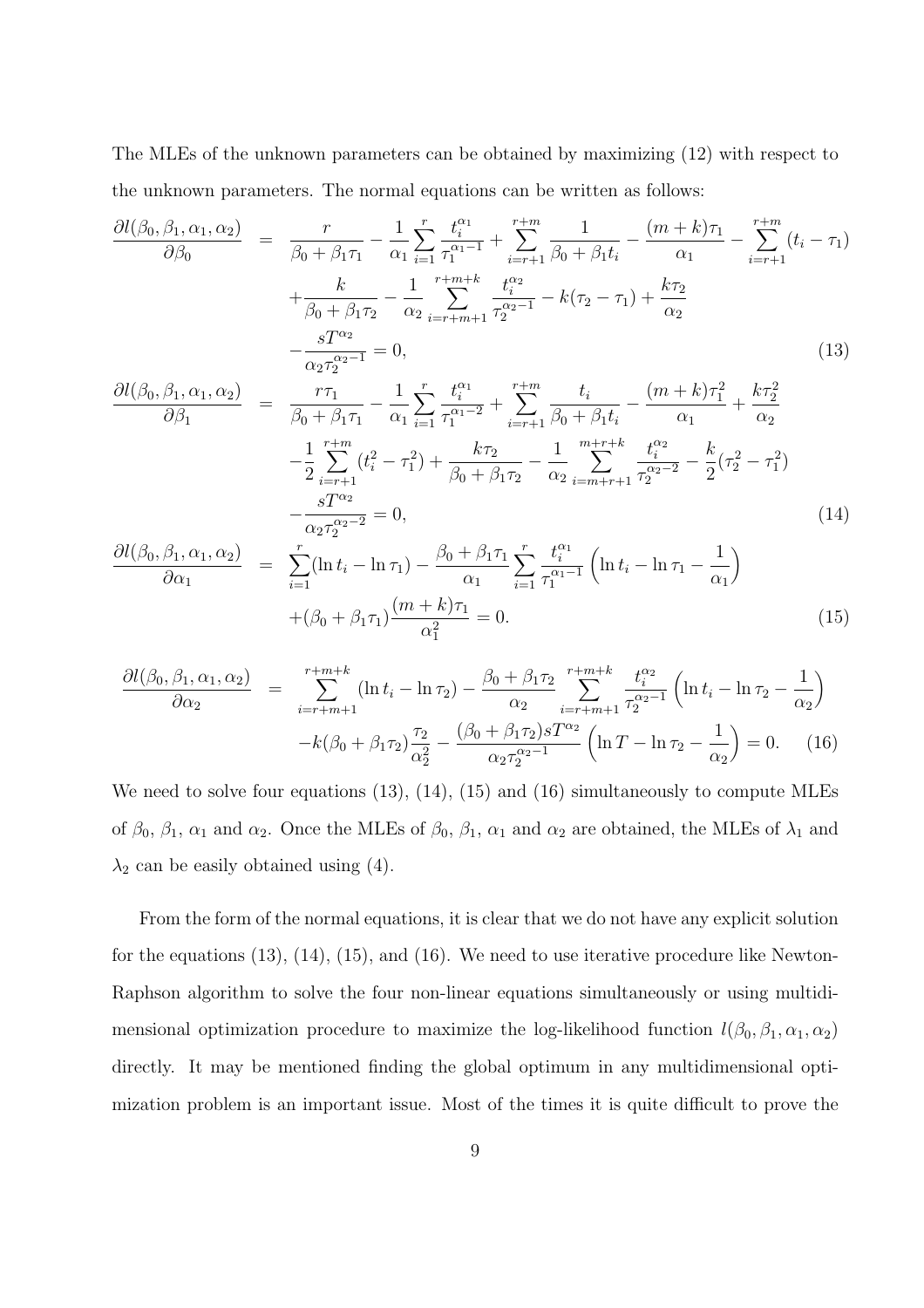uniqueness of the global optimum. In this case also due to complicated nature of the function, we could not prove theoretically the uniqueness of the global optimum. It has been verified numerically during the data analysis, and it has been explained in details in Section 6.

Note that for any iterative procedure, it is very important to have good starting values. Choosing proper initial values can be quite challenging. Without the proper initial guesses, the algorithm may not even converge or it may converge to a local rather than a global optimum. In the next section, we derive the least squares estimators which may be used as initial guesses of any iterative algorithm or they may be used as alternative estimators of the underlying parameters.

### 3.2 LEAST SQUARES ESTIMATORS

In this section we provide an alternative method to estimate  $\beta_0$  and  $\beta_1$  when  $\alpha_1$  and  $\alpha_2$  are assumed to be known. Using the method of least squares, we are able to obtain explicit estimators of  $\beta_0$  and  $\beta_1$  when  $\alpha_1$  and  $\alpha_2$  are known. We will be able to use these estimators as initial values of the iterative process to compute the MLEs as follows. Suppose  $\widetilde{\beta_0}(\alpha_1, \alpha_2)$ and  $\tilde{\beta}_1(\alpha_1,\alpha_2)$  are the least squares estimators (LSEs) of  $\beta_0$  and  $\beta_1$ , respectively. Then from the function  $l(\beta_0(\alpha_1,\alpha_2), \beta_1(\alpha_1,\alpha_2))$ , we can get an idea about the initial values of  $\alpha_1$  and  $\alpha_2$ .

We note that the cumulative hazard function of the proposed CRM model is a linear function of  $\beta_0$  and  $\beta_1$  for fixed  $\alpha_1$  and  $\alpha_2$ . Hence it is natural to obtain estimates of  $\beta_0$  and  $\beta_1$  by minimizing the least squares distance between the empirical cumulative hazard function and the fitted cumulative hazard function with respect to  $\beta_0$  and  $\beta_1$ . Hence  $\widetilde{\beta_0}(\alpha_1, \alpha_2)$  and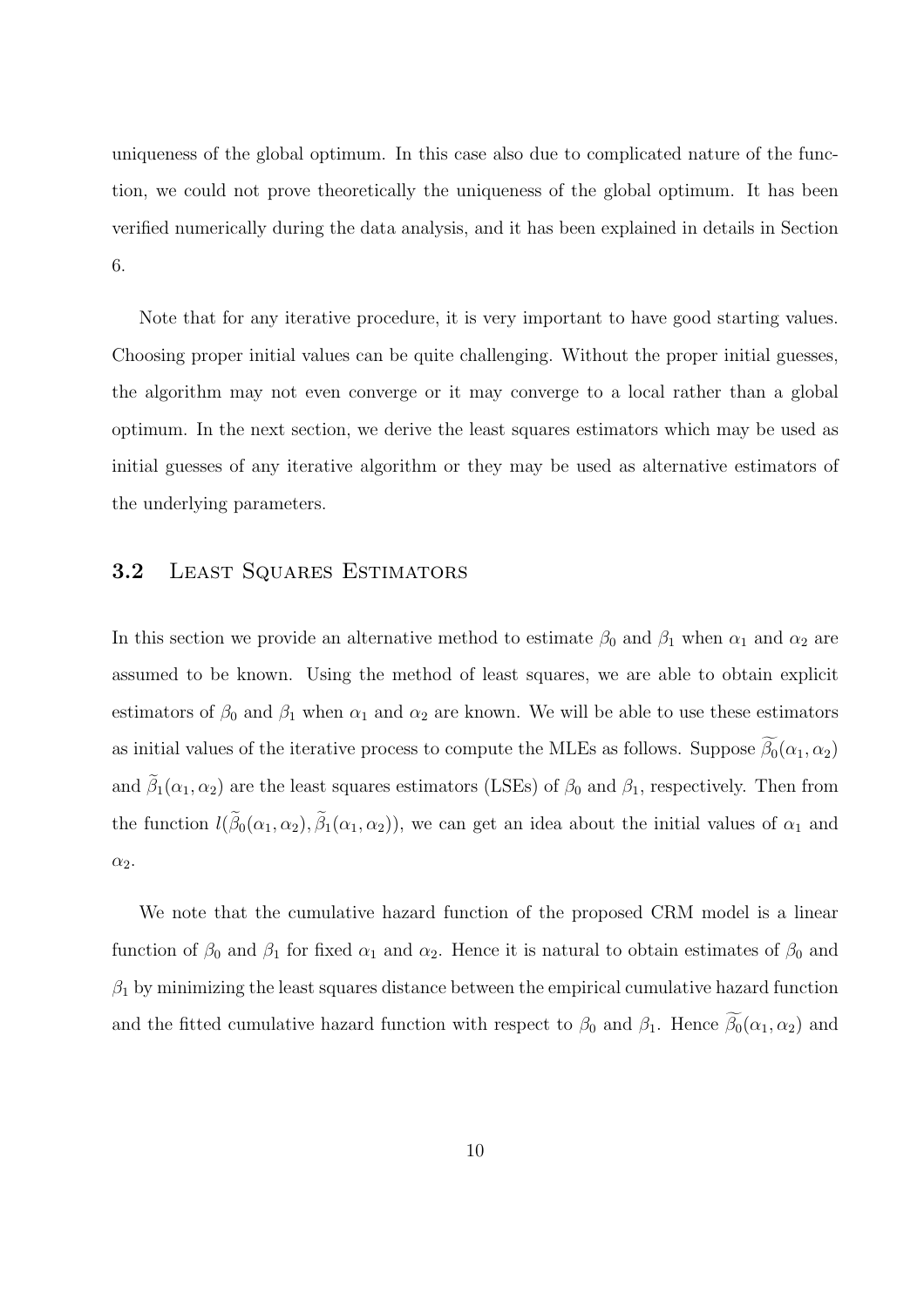$\tilde{\beta}_1(\alpha_1, \alpha_2)$  can be obtained by minimizing

$$
g_{\alpha_1,\alpha_2}(\beta_0,\beta_1) = \sum_{i=1}^{r+m+k} \left( H(t_i) - \widehat{H}(t_i) \right)^2 + s(H(T) - \widehat{H}(T))^2 \tag{17}
$$

with respect to  $\beta_0$  and  $\beta_1$ , respectively. Here  $H(t_i)$  and  $\widehat{H}(t_i)$  are the cumulative hazard function and estimated cumulative hazard function respectively. We use standard nonparametric estimators given by

$$
\widehat{H}(t_i) = -\ln(\widehat{S}(t_i)) = \ln n - \ln(n - i + 1) = d_i \quad \text{(say)}, \quad \text{and} \tag{18}
$$

$$
\widehat{H}(T) = -\ln(\widehat{S}(T)) = \ln n - \ln s = d \quad \text{(say)}.
$$
\n(19)

Rewriting (4) as

$$
\lambda_1 = c_1(\alpha_1)\beta_0 + c_2(\alpha_1)\beta_1 \quad \text{and} \tag{20}
$$

$$
\lambda_2 = c_3(\alpha_2)\beta_0 + c_4(\alpha_2)\beta_2, \tag{21}
$$

where

$$
c_1(\alpha_1) = \frac{1}{\alpha_1 \tau_1^{\alpha_1 - 1}}, \quad c_2(\alpha_1) = \frac{1}{\alpha_1 \tau_1^{\alpha_1 - 2}}, \quad c_3(\alpha_2) = \frac{1}{\alpha_2 \tau_2^{\alpha_2 - 1}}, \text{ and } c_4(\alpha_2) = \frac{1}{\alpha_2 \tau_2^{\alpha_2 - 2}}.
$$

We can write (17) as

$$
g_{\alpha_1,\alpha_2}(\beta_0,\beta_1) = \sum_{i=1}^r (d_i - (c_1(\alpha_1)\beta_0 + c_2(\alpha_1)\beta_1)t_i^{\alpha_1})^2 +
$$
  

$$
\sum_{i=r+1}^{r+m} (d_i - (c_1(\alpha_1)\beta_0 + c_2(\alpha_1)\beta_1)\tau_1^{\alpha_1} - \beta_0(t_i - \tau_1) - \beta_1(t_i^2 - \tau_1^2)/2)^2 +
$$
  

$$
\sum_{i=r+m+1}^n (d_i - (c_1(\alpha)\beta_0 + c_2(\alpha)\beta_1)\tau_1^{\alpha} - \beta_0(\tau_2 - \tau_1) - \beta_1(\tau_2^2 - \tau_1^2)/2 -
$$
  

$$
(c_3(\alpha_2)\beta_0 + c_4(\alpha_2)\beta_1)(t_i^{\alpha} - \tau_2^{\alpha}))^2.
$$

Let  $d_{r+m+k+1} = \cdots = d_n = d$ , and  $t_{r+m+k+1} = \cdots = t_n = T$ , then the least squares estimators of  $\beta_0$  and  $\beta_1$  for a given  $\alpha_1$  and  $\alpha_2,$  can be obtained respectively, as

$$
\tilde{\beta}_0(\alpha_1, \alpha_2) = \frac{D_1 C_2 - C_1 D_2}{C_0 D_1 - C_1 D_0} \quad \text{and} \quad \tilde{\beta}_1(\alpha_1, \alpha_2) = \frac{-D_0 C_2 + C_0 D_2}{C_0 D_1 - C_1 D_0}.
$$
\n(22)

The explicit expressions of  $C_0$ ,  $C_1$ ,  $C_2$ ,  $D_0$ ,  $D_1$  and  $D_2$  are provided in Appendix A.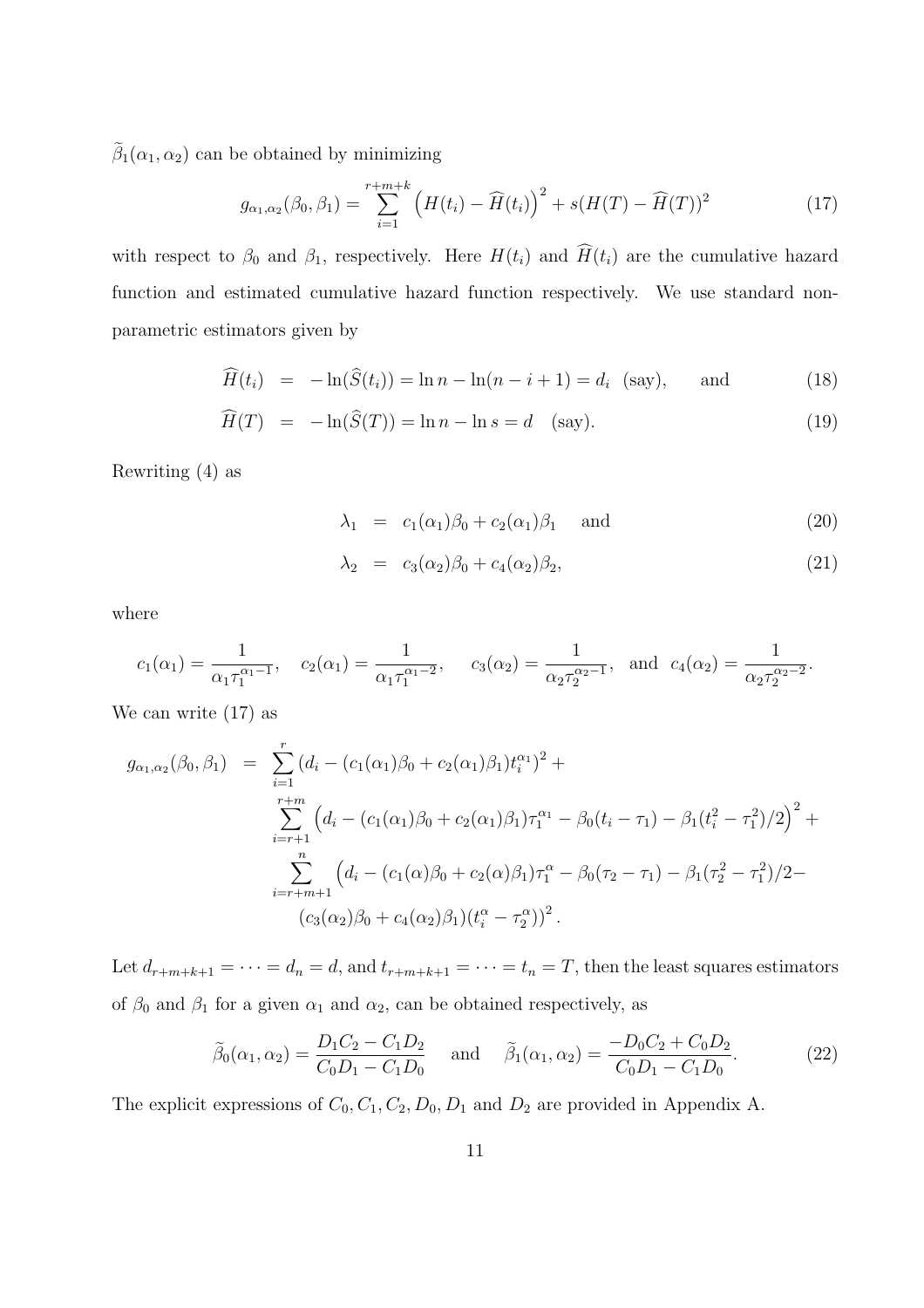## 4 Monte Carlo Simulations

We have performed some simulation experiments to compare the performances of the MLEs and the LSEs in terms of their biases and the MSEs. We have considered different sample sizes;  $n = 25, 50, 75$  and 100, different shape parameters;  $\alpha_1 = 1.5, 2.0$ , different  $\tau_1$ ; 10, 15 and different  $\delta$ ; 10, 15 values. For each combination of the sample size and parameter values, first we generated the sample from the given model as described in Section 2. Now based on the given sample we computed the MLEs and the LSEs of the parameters. We have used RAN2 for random deviate generator and AMOEBA for solving non-linear optimization problem of Press et al. (1992) in all these cases. Then we replicated the process 1000 times and obtained the average biases and the square root of the MSEs (SMSEs) of all the parameter estimators for both MLEs and LSEs. The results are reported in Tables 1 - 4. All the programs are written in FORTRAN.

From these simulation results some of the points are quite clear. It is observed in all these cases as the sample size increases, the biases and the SMSEs decrease. It indicates the consistency property of both the estimators. It is also observed that the mean squared errors of the MLEs are smaller than those of the LSEs. In some cases particularly for small sample sizes the biases of the LSEs are slightly smaller than the biases of the MLEs. Moreover, it is also observed that for fixed  $\tau_2$  as  $\tau_1$  decreases the SMSEs and biases of  $\hat{\alpha}_1$  and  $\hat{\lambda}_2$  increase and for  $\hat{\alpha}_2$  and  $\hat{\lambda}_2$  they decrease.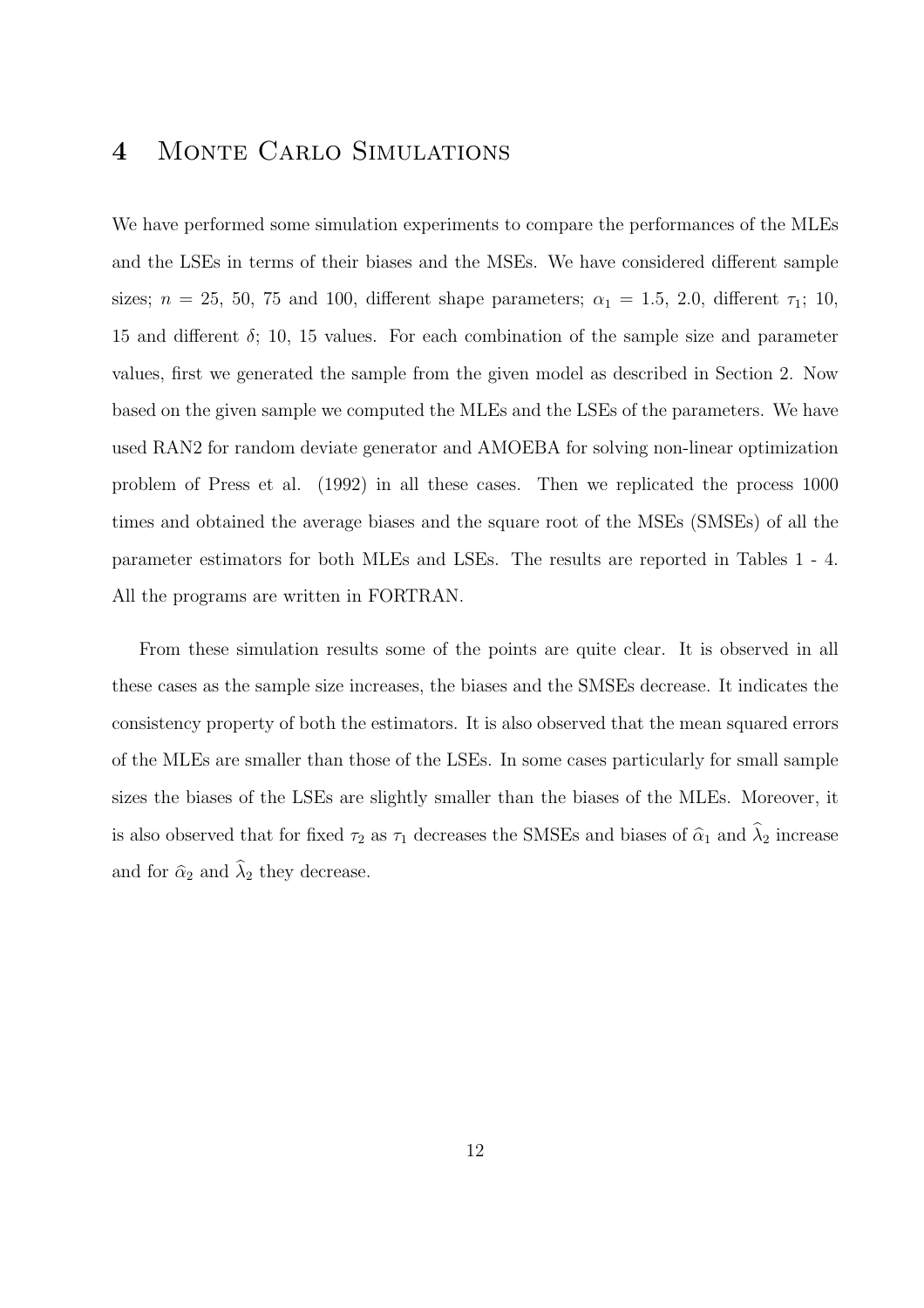| $\overline{n}$ | Methods    | $\widehat{\alpha}_1$ | $\widehat{\alpha}_2$ | $\lambda_1$ | $\lambda_2$ |
|----------------|------------|----------------------|----------------------|-------------|-------------|
|                |            |                      |                      |             |             |
| 25             | <b>MLE</b> | 2.1989               | 1.3056               | 0.0067      | 0.0261      |
|                |            | (0.3878)             | (0.5551)             | (0.0052)    | (0.0482)    |
|                | LSE        | 2.2697               | 1.2582               | 0.0064      | 0.0777      |
|                |            | (0.6058)             | (0.7449)             | (0.0080)    | (0.1255)    |
| 50             | <b>MLE</b> | 2.1817               | 1.3209               | 0.0060      | 0.0174      |
|                |            | (0.3064)             | (0.5126)             | (0.0038)    | (0.0376)    |
|                | LSE        | 2.2161               | 1.1974               | 0.0052      | 0.0722      |
|                |            | (0.4380)             | (0.6246)             | (0.0049)    | (0.1187)    |
| 75             | <b>MLE</b> | 2.1732               | 1.2791               | 0.0048      | 0.0180      |
|                |            | (0.2506)             | (0.4203)             | (0.0031)    | (0.0392)    |
|                | <b>LSE</b> | 2.1817               | 1.0177               | 0.0049      | 0.0529      |
|                |            | (0.3409)             | (0.5116)             | (0.0040)    | (0.0997)    |
| 100            | <b>MLE</b> | 2.1686               | 1.2365               | 0.0049      | 0.0196      |
|                |            | (0.2103)             | (0.3495)             | (0.0025)    | (0.0227)    |
|                | LSE        | 2.1639               | 0.9973               | 0.0047      | 0.0437      |
|                |            | (0.2915)             | (0.4409)             | (0.0032)    | (0.0687)    |

Table 1: The average MLEs, LSEs and the associated square root of the mean squared errors (in parenthesis), when  $\tau_1 = 15$ ,  $\tau_2 = 25$ ,  $T = 100$ ,  $\alpha_1 = 2.0$ ,  $\alpha_2 = 1.0$ ,  $\lambda_1 = 1/200$ ,  $\lambda_2 = 1/50$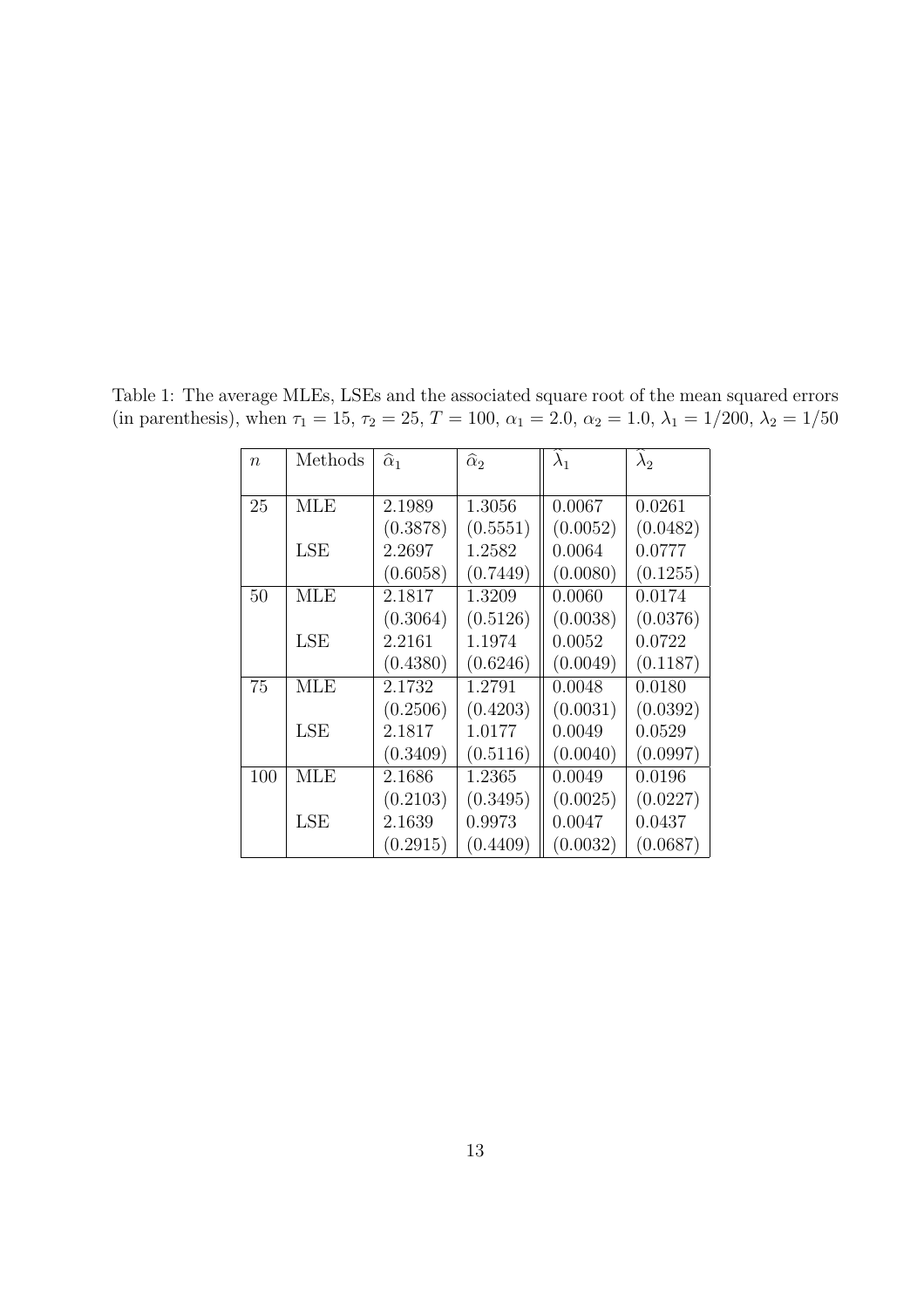| $\eta$ | Methods    | $\widehat{\alpha}_1$ | $\widehat{\alpha}_2$ | $\lambda_1$ | $\lambda_2$ |
|--------|------------|----------------------|----------------------|-------------|-------------|
|        |            |                      |                      |             |             |
| 25     | <b>MLE</b> | 1.7234               | 1.1461               | 0.0113      | 0.0115      |
|        |            | (0.4524)             | (0.3283)             | (0.0117)    | (0.0321)    |
|        | LSE        | 1.8341               | 0.8436               | 0.0100      | 0.0776      |
|        |            | (0.6763)             | (0.4231)             | (0.0133)    | (0.0922)    |
| 50     | <b>MLE</b> | 1.6828               | 1.1017               | 0.0098      | 0.0140      |
|        |            | (0.3287)             | (0.1996)             | (0.0075)    | (0.0163)    |
|        | LSE        | 1.7813               | 0.8625               | 0.0089      | 0.0654      |
|        |            | (0.5734)             | (0.2372)             | (0.0095)    | (0.0722)    |
| 75     | MLE        | 1.6516               | 1.0655               | 0.0085      | 0.0159      |
|        |            | (0.2408)             | (0.1661)             | (0.0057)    | (0.0156)    |
|        | LSE        | 1.7685               | 0.8790               | 0.0078      | 0.0538      |
|        |            | (0.4969)             | (0.1659)             | (0.0072)    | (0.0523)    |
| 100    | MLE        | 1.6362               | 1.0587               | 0.0063      | 0.0178      |
|        |            | (0.2012)             | (0.1476)             | (0.0047)    | (0.0087)    |
|        | LSE        | 1.7327               | 0.8999               | 0.0076      | 0.0343      |
|        |            | (0.4239)             | (0.1217)             | (0.0060)    | (0.0211)    |

Table 2: The average MLEs, LSEs and the associated square root of the mean squared errors (in parenthesis), when  $\tau_1 = 15$ ,  $\tau_2 = 25$ ,  $T = 100$ ,  $\alpha_1 = 1.5$ ,  $\alpha_2 = 1.0$ ,  $\lambda_1 = 1/200$ ,  $\lambda_2 = 1/50$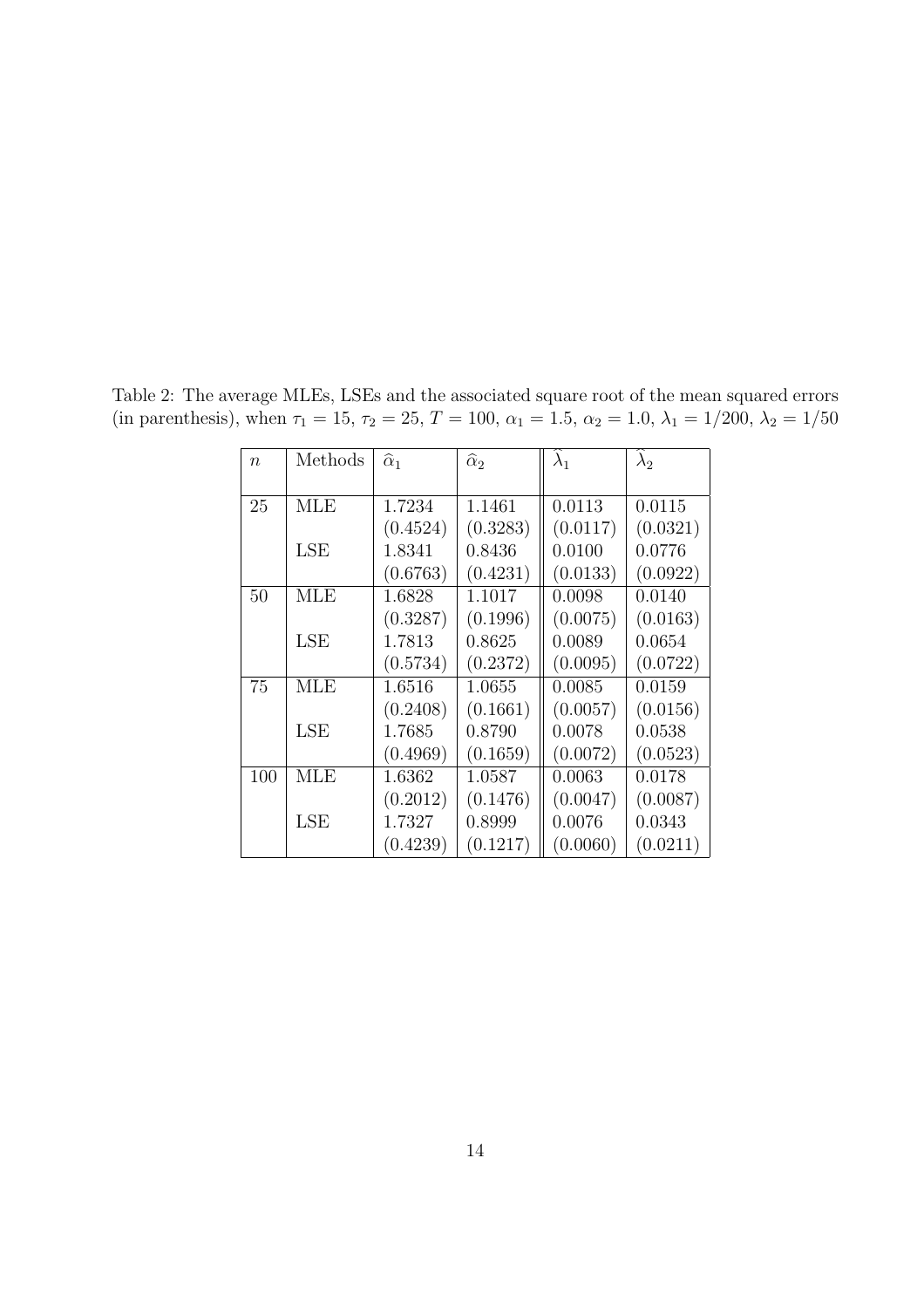| $\overline{n}$ | Methods    | $\widehat{\alpha}_1$ | $\widehat{\alpha}_2$ | $\lambda_1$ | $\lambda_2$ |
|----------------|------------|----------------------|----------------------|-------------|-------------|
|                |            |                      |                      |             |             |
| 25             | MLE        | 2.2425               | 1.2896               | 0.0067      | 0.0191      |
|                |            | (0.5096)             | (0.4984)             | (0.0072)    | (0.0410)    |
|                | LSE        | 2.4538               | 1.1434               | 0.0064      | 0.0801      |
|                |            | (0.8174)             | (0.6610)             | (0.0087)    | (0.0816)    |
| 50             | MLE        | 2.2394               | 1.1860               | 0.0055      | 0.0164      |
|                |            | (0.3901)             | (0.3335)             | (0.0048)    | (0.0326)    |
|                | LSE        | 2.4227               | 0.8729               | 0.0050      | 0.0721      |
|                |            | (0.6630)             | (0.4722)             | (0.0058)    | (0.0688)    |
| 75             | MLE        | 2.2303               | 1.1578               | 0.0053      | 0.0178      |
|                |            | (0.3247)             | (0.2452)             | (0.0038)    | (0.0191)    |
|                | <b>LSE</b> | 2.3784               | 0.8965               | 0.0048      | 0.0611      |
|                |            | (0.5720)             | (0.3221)             | (0.0047)    | (0.0488)    |
| 100            | MLE        | 2.2087               | 1.1426               | 0.0048      | 0.0189      |
|                |            | (0.2679)             | (0.1952)             | (0.0031)    | (0.0139)    |
|                | LSE        | 2.3187               | 0.9165               | 0.0048      | 0.0289      |
|                |            | (0.5365)             | (0.2554)             | (0.0041)    | (0.0189)    |

Table 3: The average MLEs, LSEs and the associated square root of the mean squared errors (in parenthesis), when  $\tau_1 = 10$ ,  $\tau_2 = 25$ ,  $T = 100$ ,  $\alpha_1 = 2.0$ ,  $\alpha_2 = 1.0$ ,  $\lambda_1 = 1/200$ ,  $\lambda_2 = 1/50$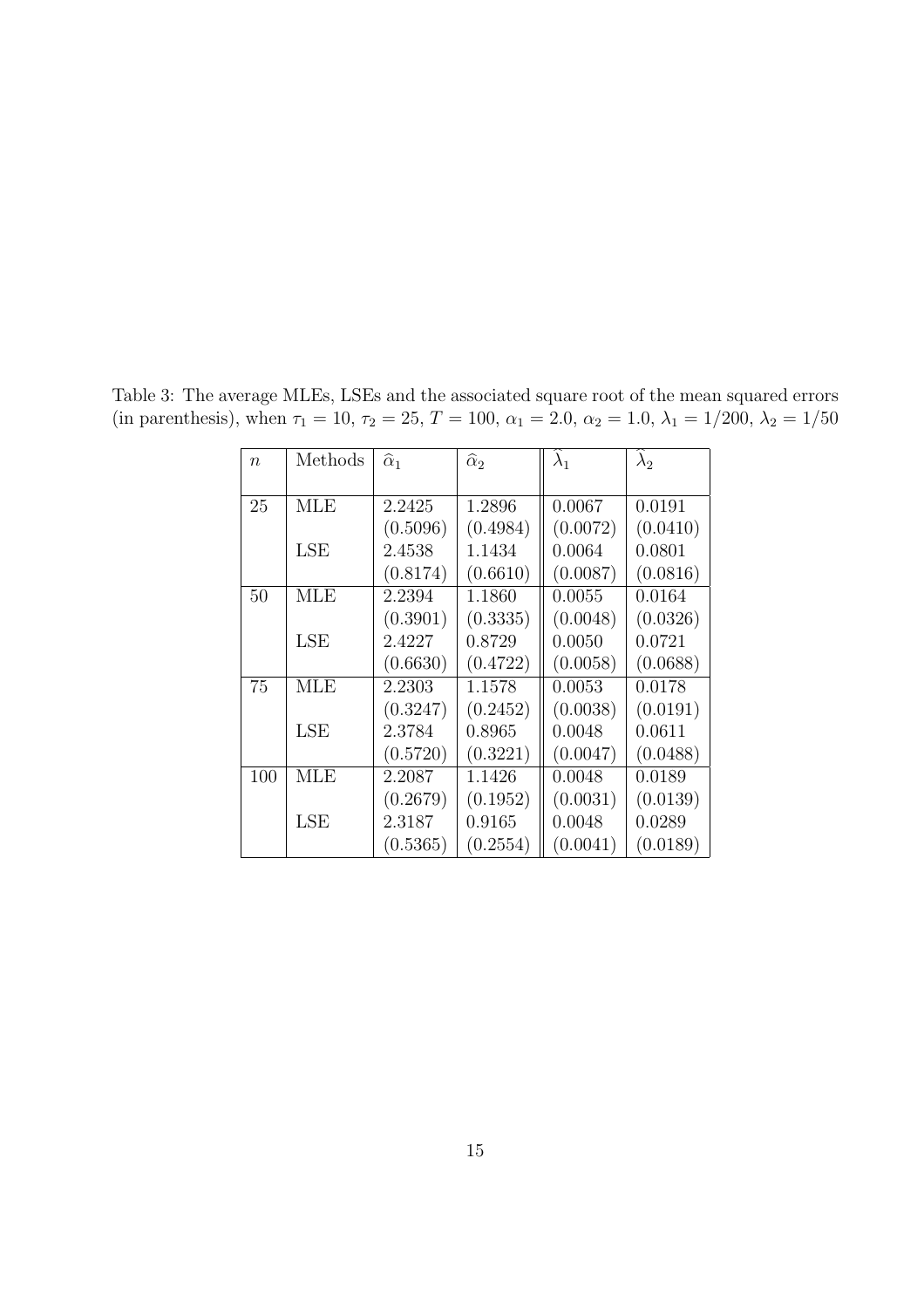| $\overline{n}$ | Methods | $\widehat{\alpha}_1$ | $\widehat{\alpha}_2$ | $\lambda_1$ | $\lambda_2$ |
|----------------|---------|----------------------|----------------------|-------------|-------------|
|                |         |                      |                      |             |             |
| 25             | MLE     | 1.7203               | 1.1145               | 0.0127      | 0.0189      |
|                |         | (0.4922)             | (0.3048)             | (0.0123)    | (0.0260)    |
|                | LSE     | 2.0169               | 0.7609               | 0.0102      | 0.0954      |
|                |         | (0.8695)             | (0.3657)             | (0.0148)    | (0.0997)    |
| 50             | MLE     | 1.7057               | 1.0629               | 0.0106      | 0.0165      |
|                |         | (0.3810)             | (0.1758)             | (0.0076)    | (0.0171)    |
|                | LSE     | 1.9164               | 0.8727               | 0.0069      | 0.0716      |
|                |         | (0.8392)             | (0.1972)             | (0.0094)    | (0.0721)    |
| 75             | MLE     | 1.6685               | 1.0330               | 0.0100      | 0.0169      |
|                |         | (0.2789)             | (0.1392)             | (0.0058)    | (0.0144)    |
|                | LSE     | 1.8136               | 0.8825               | 0.0055      | 0.0652      |
|                |         | (0.7539)             | (0.1420)             | (0.0078)    | (0.0523)    |
| 100            | MLE     | 1.6617               | 1.0249               | 0.0100      | 0.0175      |
|                |         | (0.2587)             | (0.1246)             | (0.0051)    | (0.0091)    |
|                | LSE     | 1.7436               | 0.8998               | 0.0052      | 0.0432      |
|                |         | (0.6527)             | (0.1001)             | (0.0049)    | (0.0312)    |

Table 4: The average MLEs, LSEs and the associated square root of the mean squared errors (in parenthesis), when  $\tau_1 = 10$ ,  $\tau_2 = 25$ ,  $T = 100$ ,  $\alpha_1 = 1.5$ ,  $\alpha_2 = 1.0$ ,  $\lambda_1 = 1/200$ ,  $\lambda_2 = 1/50$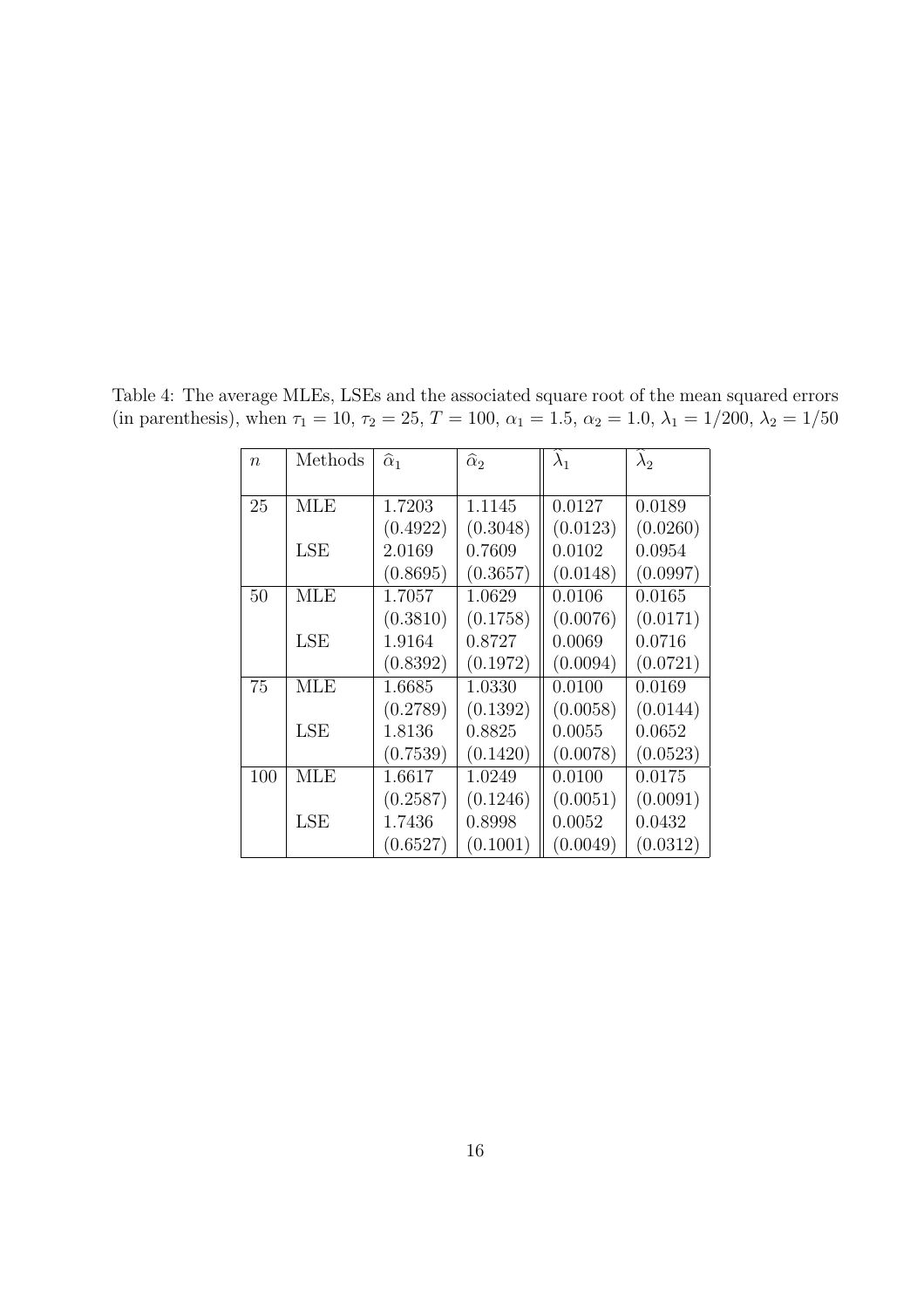## 5 Bayes Estimators

In this section we discuss Bayes estimation of the unknown parameters and the construction of the associated credible intervals. We make the following prior assumptions on  $\alpha_1$ ,  $\lambda_1$ ,  $\alpha_2$ and  $\lambda_2$ :

$$
\pi(\alpha_1) \sim GA(a_1, b_1), \ \pi(\lambda_1) \sim GA(c_1, d_1), \ \pi(\alpha_2) \sim GA(a_2, b_2), \text{ and } \pi(\lambda_2) \sim GA(c_2, d_2),
$$
\n(23)

respectively, and they are independently distributed. Therefore, the joint posterior density function of  $\alpha_1$ ,  $\lambda_1$ ,  $\alpha_2$  and  $\lambda_2$  given the observation  $(\mathcal{D})$  can be obtained as

$$
\pi(\alpha_1, \lambda_1, \alpha_2, \lambda_2 | \mathcal{D})
$$
\n
$$
= \frac{L(\alpha_1, \lambda_1, \alpha_2, \lambda_2) \times \pi(\alpha_1) \times \pi(\lambda_1) \times \pi(\alpha_2) \times \pi(\lambda_2)}{\int_0^\infty \int_0^\infty \int_0^\infty \int_0^\infty L(\alpha_1, \lambda_1, \alpha_2, \lambda_2) \times \pi(\alpha_1) \times \pi(\lambda_1) \times \pi(\alpha_2) \times \pi(\lambda_2) d\alpha_1 d\lambda_1 d\alpha_2 d\lambda_2}.
$$

Here  $L(\alpha_1, \lambda_1, \alpha_2, \lambda_2)$  can be obtained from (11) by replacing  $\beta_0$  and  $\beta_1$  as in (5). Hence, the Bayes estimator under the squared error loss function, of any function of  $\alpha_1$ ,  $\lambda_1$ ,  $\alpha_2$  and  $\lambda_2$ , say  $g(\alpha_1, \lambda_1, \alpha_2, \lambda_2)$  can be obtained as

$$
\widehat{g}_B(\alpha_1, \lambda_1, \alpha_2, \lambda_2)
$$
  
=  $\int_0^\infty \int_0^\infty \int_0^\infty \int_0^\infty g(\alpha_1, \lambda_1, \alpha_2, \lambda_2) \pi(\alpha_1, \lambda_1, \alpha_2, \lambda_2 | \mathcal{D}) d\alpha_1 d\lambda_1 d\alpha_2 d\lambda_2.$ 

Clearly, the Bayes estimators of  $\alpha_1$ ,  $\lambda_1$ ,  $\alpha_2$  and  $\lambda_2$  cannot be obtained in closed form. Hence, we propose to use Gibbs sampling technique to compute the Bayes estimates of the unknown parameters, and also to construct the associated credible intervals.

We have used the following Gibbs sampling procedure. Based on the priors (23) we first obtain the full conditionals, namely

$$
\pi(\alpha_1|\lambda_1,\lambda_2,\alpha_2), \quad \pi(\lambda_1|\alpha_1,\alpha_2,\lambda_2), \quad \pi(\alpha_2|\alpha_1,\lambda_1,\lambda_2), \quad \pi(\lambda_2|\alpha_1,\lambda_1,\alpha_2). \tag{24}
$$

The explicit expressions of all the full conditionals defined in (24) are provided in the Appendix C. We use the ratio of uniforms method, see for example Gentle (1998), to generate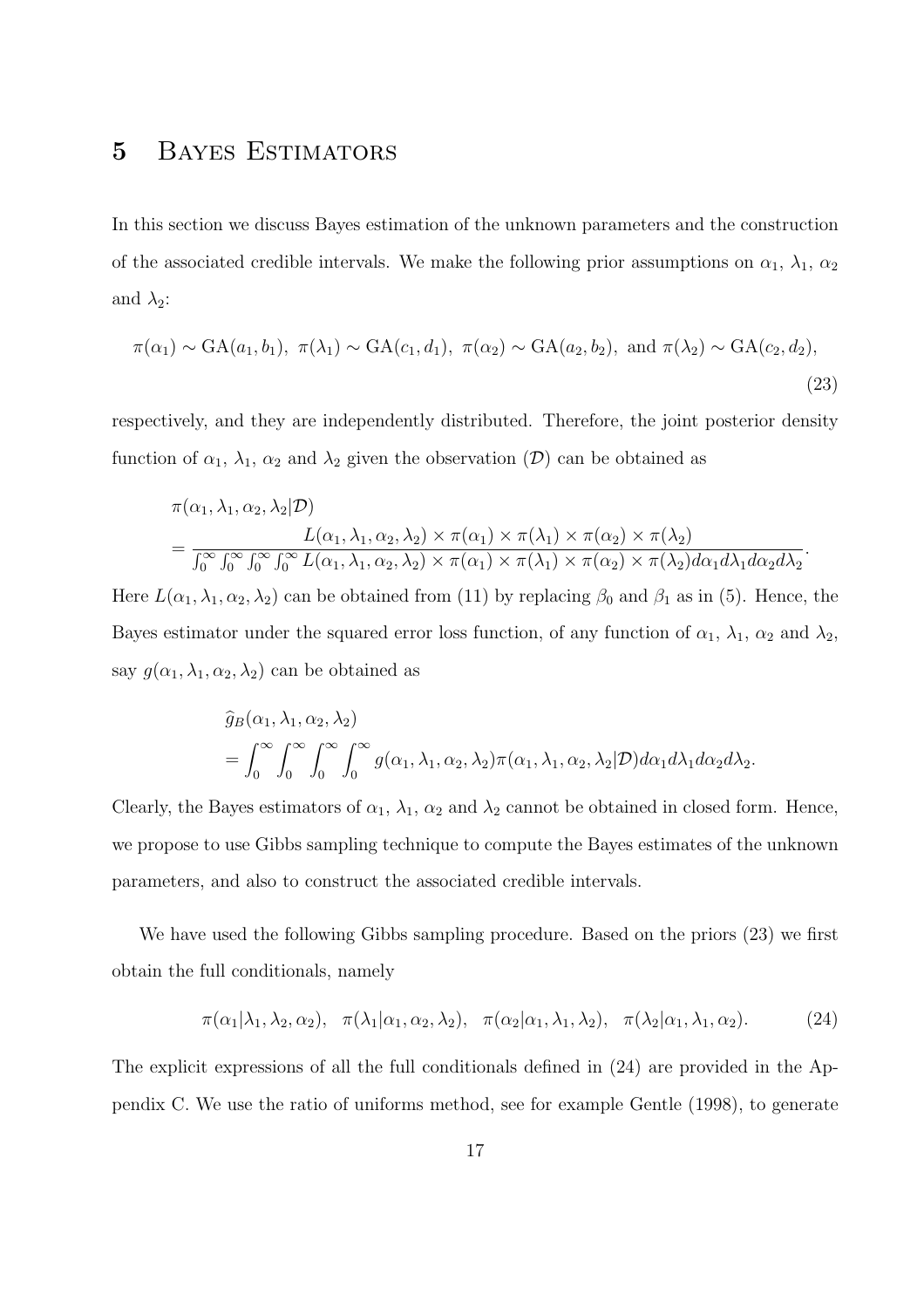samples from the full conditional distributions. We use the following algorithm to compute the Bayes estimates and the associated credible intervals. Start with an initial values of  $\alpha_1$ ,  $\lambda_1$ ,  $\alpha_2$  and  $\lambda_2$ , say  $\alpha_1^{(0)}$  $\lambda_1^{(0)}, \lambda_1^{(0)}$  $_1^{(0)}$ ,  $\alpha_2^{(0)}$  and  $\lambda_2^{(0)}$  $2<sup>(0)</sup>$ . We take the MLEs as the initial values. Suppose at the k-th stage the values of  $\alpha_1$ ,  $\lambda_1$ ,  $\alpha_2$  and  $\lambda_2$  are  $\alpha_1^{(k)}$  $\mathcal{h}^{(k)}_{1}, \ \lambda^{(k)}_{1}$  $\mathfrak{a}_1^{(k)}$ ,  $\alpha_2^{(k)}$  and  $\lambda_2^{(k)}$  $2^{(\kappa)}$ , respectively, then  $\alpha_1^{(k+1)}$  $\lambda_1^{(k+1)}, \lambda_1^{(k+1)}$  $\alpha_1^{(k+1)}$ ,  $\alpha_2^{(k+1)}$  and  $\lambda_2^{(k+1)}$  $2^{k+1}$  can be obtained as follows.

#### ALGORITHM:

- 1. Generate  $\alpha_1^{(k+1)}$  $\binom{k+1}{1}$  from  $\pi(\alpha_1|\lambda_1^{(k)})$  $\mathbf{a}_1^{(k)},\mathbf{\alpha}_2^{(k)}$  $_{2}^{(k)},\lambda_{2}^{(k)}).$
- 2. Generate  $\lambda_1^{(k+1)}$  $_{1}^{(k+1)}$  from  $\pi(\lambda_1|\alpha_1^{(k+1)})$  $\binom{k+1}{1}, \alpha_2^{(k)}$  $\lambda_2^{(k)},\lambda_2^{(k)}).$
- 3. Generate  $\alpha_2^{(k+1)}$  $\binom{k+1}{2}$  from  $\pi(\alpha_2|\alpha_1^{(k+1)})$  $\lambda_1^{(k+1)}, \lambda_1^{(k+1)}, \lambda_2^{(k)}$ ).
- 4. Generate  $\lambda_2^{(k+1)}$  $_{2}^{(k+1)}$  from  $\pi(\lambda_2|\alpha_1^{(k+1)})$  $\lambda_1^{(k+1)}, \lambda_1^{(k+1)}, \alpha_2^{(k+1)}$  $\binom{k+1}{2}$ .

Continue the process M times and obtain  $\{(\alpha_1^{(k)})\}$  $\overset{(k)}{1}, \lambda_1^{(k)}, \alpha_2^{(k)}$  $\lambda_2^{(k)}, \lambda_2^{(k)}), k = 1, \ldots, M\}.$  Remove the first  $B$  samples for burn-in, and use the rest of the samples to compute the Bayes estimates and the associated highest posterior density (HPD) credible intervals.

In the Bayesian computation, the posterior summaries and theoretical quantities associated with the individual parameters often include the posterior mean, variance and some selected percentiles. From the percentile points, the HPD credible intervals can be easily obtained. We order the generated samples, and from the ordered samples, the HPD credible intervals can be obtained in the standard manner.

### 6 Decompression Sickness Example

In this section, we will consider data from an experiment conducted at Brooks Air Force Base to study the effects of risk factors on decompression sickness (DCS), see for example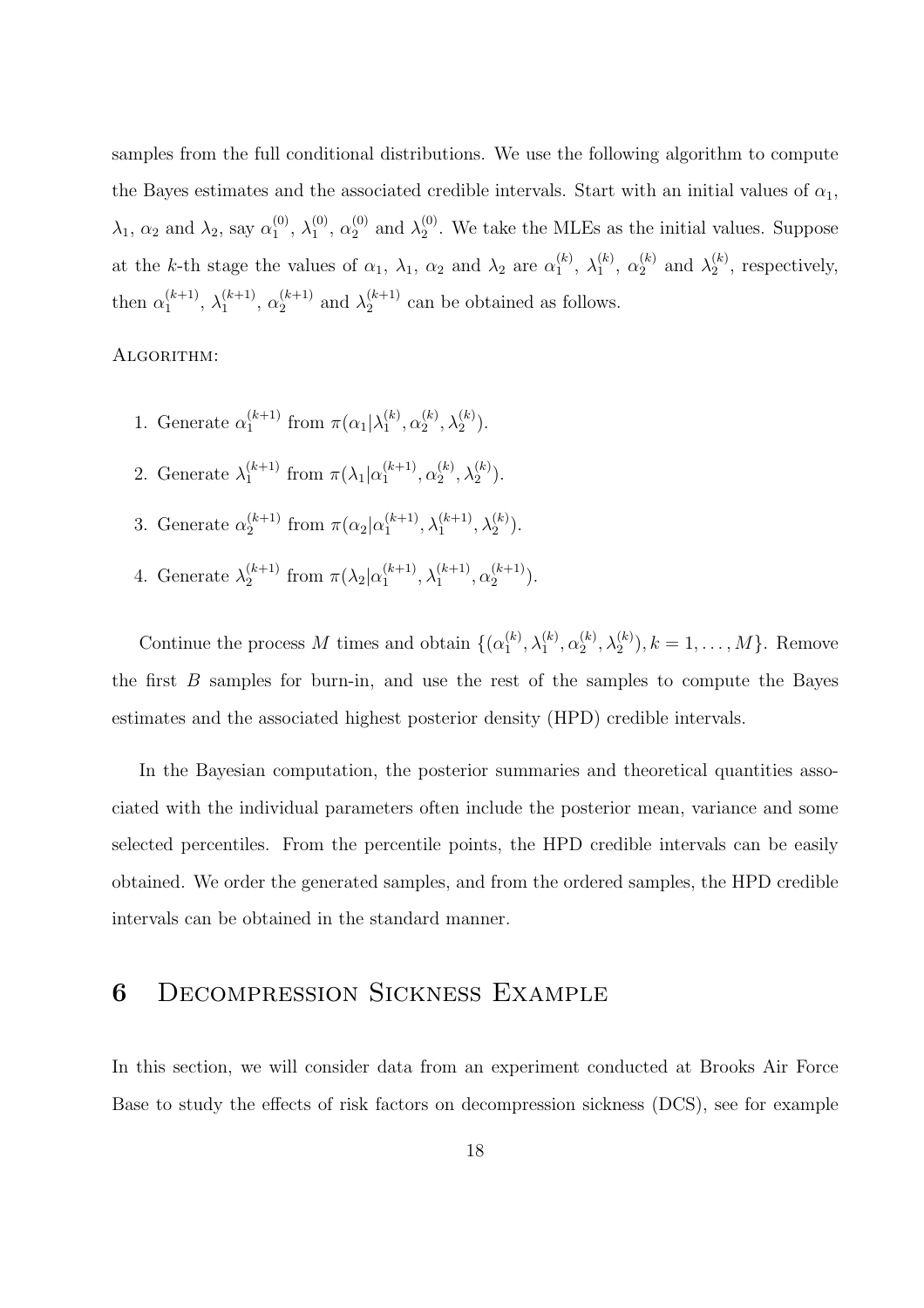Pilmanis et al. (2004). Altitude DCS occurs as a result of a change in environmental pressure that causes nitrogen dissolved in the body to come out of solution rapidly. The resulting nitrogen bubbles forming in different parts of the body give rise to a variety of symptoms including joint pain, headaches, blurred vision, and numbness. As part of the DCS study, subjects were placed in a hypobaric chamber that simulated exposure to altitude. The subjects were monitored continuously during the exposure duration: if the subject reported any of the symptoms of DCS, the experiment was terminated immediately. In the particular scenario we are considering, subjects were exposed to an initial altitude of 18,000 feet. After 4 hours at this altitude, the chamber was pressurized to simulate an altitude of 35,000 ft. The experiment continued for another 3 hours. The experiment involved a total of  $n = 40$ subjects and we have  $\tau_1 = 240$  minutes and  $T = 420$  minutes. Seven subjects reported DCS symptoms prior to the change in altitude (failures in the first interval). A total of 31 subjects reported symptoms with 9 censored observations.

Clearly, the lag period  $\delta$ , and consequently,  $\tau_2$  are unknown. We fit the proposed stepstress model to the DCS data assuming a fixed value for  $\tau_2$  and then estimating the unknown model parameters. The process is repeated for several values of  $\tau_2$  starting at 240 minutes and then increasing at increments of 5 minutes. For each choice of  $\tau_2$ , the likelihood value is computed. Using this discrete optimization process, we choose the value of  $\tau_2$  for which the likelihood is maximized. We observed that for  $\tau_2 = 350$ , 355 and 360, the log-likelihood and the associated MLEs are almost identical. Therefore, we choose  $\tau_2 = 350$  minutes, i.e.  $\hat{\delta} = 110$ . This tells us that there is a lag of 110 minutes (almost 2 hours) before the effects of the increased stress are observed. This lag can be explained by the underlying physical processes that govern the formation and growth of bubbles at altitude.

The LSEs of  $\alpha_1$ ,  $\alpha_2$ ,  $\lambda_1$  and  $\lambda_2$  are 3.8144, 3.0003, 0.1701 and 0.1101, respectively. We take these as the initial estimators and obtain the MLEs using AMOEBA for solving non-linear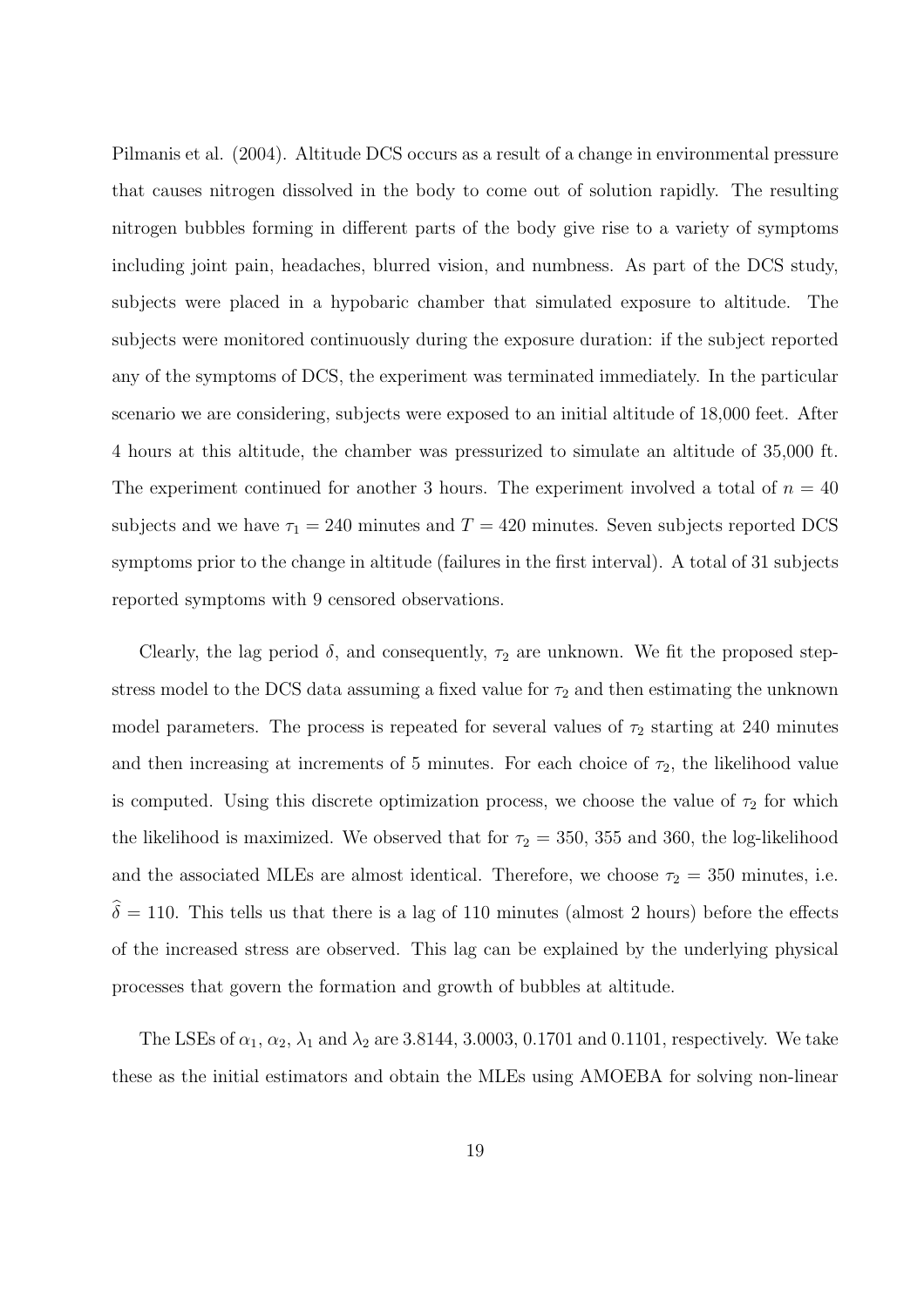optimization of Press et al. (1992). The MLEs of the unknown parameters, the associated standard errors (within parentheses) and the maximized log-likelihood (MLL) value are as follows:  $\hat{\alpha}_1 = 3.8753$  (0.3221),  $\hat{\alpha}_2 = 3.0868$  (0.2654),  $\hat{\lambda}_1 = 0.1661$  (0.0198),  $\hat{\lambda}_2 =$ 0.1375 (0.0161), and MLL =  $-53.1870$ . Since it is difficult to prove theoretically that the above values maximize the log-likelihood function, we have also used the grid search method to maximize the log-likelihood function, in four dimensions with the ranges of  $\alpha_1$ ,  $\alpha_2$ ,  $\lambda_1$ and  $\lambda_2$  as (0,10), (0,10), (0,1.0), (0.1.0), respectively, with grid size 0.0001 each. We have reached the same solution, and it indicates that in this case the global maximum is attained. To assess the fit of the model, we computed the Kolmogorov-Smirnov (KS) distance between the observed and the fitted distribution. The KS statistic is  $0.0713$  with an associated p value being 0.5524, indicating that the Weibull step-stress model provides a good fit to the data.

From the values of the shape parameter, it is clear that the exponential model is not appropriate for this example. We may want to test whether the shape parameters of the two Weibull distributions are equal, i.e.

$$
H_0: \alpha_1 = \alpha_2 = \alpha \quad \text{vs.} \quad H_1: \alpha_1 \neq \alpha_2.
$$

The normal equations under the null hypothesis are provided in Appendix B. Based on the likelihood ratio test, we can test the hypothesis stated above. Under  $H_0$ , the MLEs of  $\alpha$ ,  $\lambda_1$  $\lambda_2$  become 4.4448, 0.0514, 0.0100, respectively. The associated log-likelihood value becomes -58.1103. Based on the likelihood ratio test, the corresponding  $p < 0.001$ , that implies the strong rejection of the null hypothesis.

Figure 1 provides a plot of the predicted survival function and the underlying Kaplan-Meier estimator. The two curves are very close indicating that the model provides an excellent fit to the data. In Figure 2, we have provided a graph of the predicted hazard function. We note that the hazard function in the third interval,  $(350, \infty)$ , is much steeper, indicating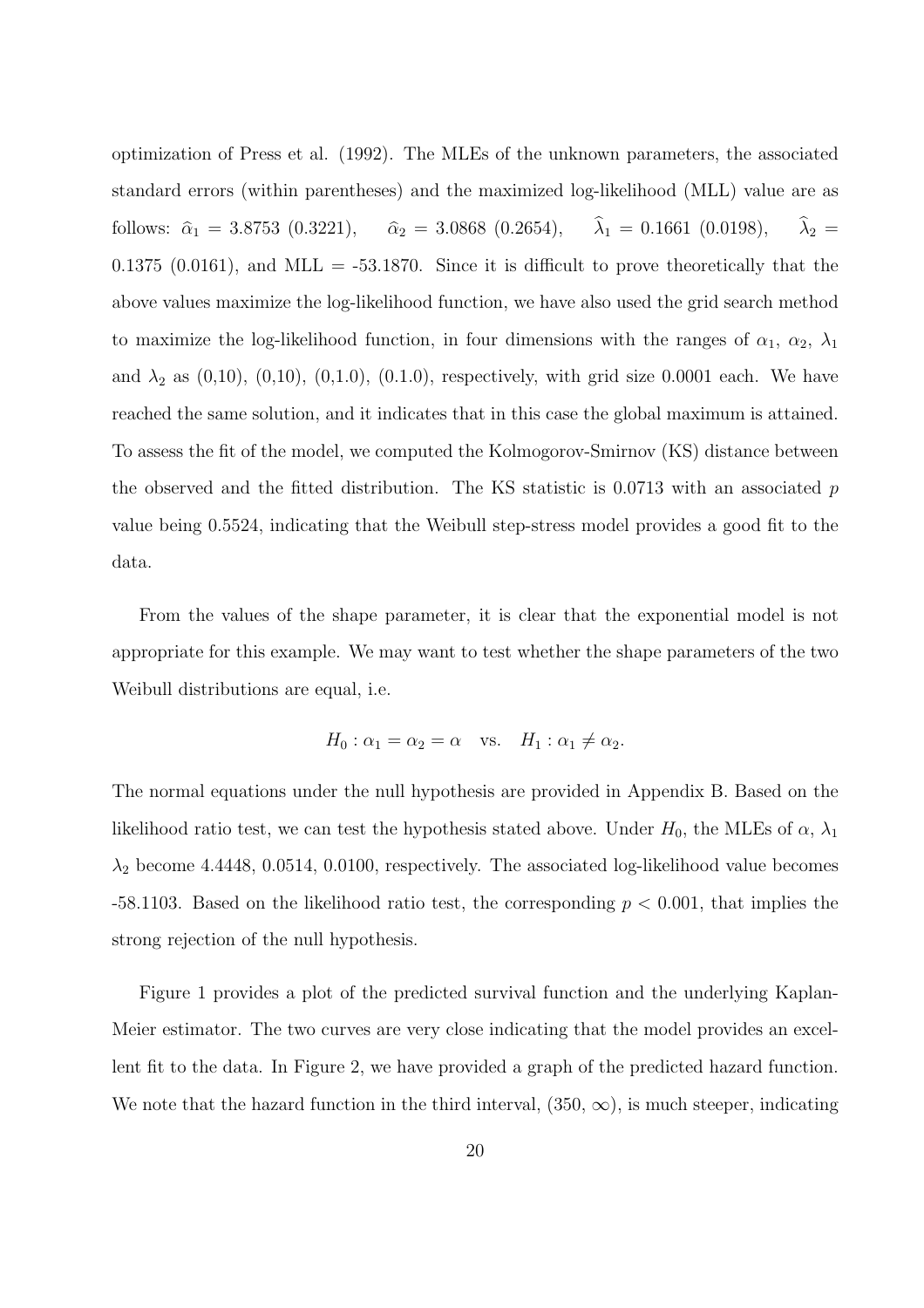the increased risk over time at the higher altitude. We also see that the effect of the increased altitude is not instantaneous; as expected, there is a significant lag before the effects are observed.

For comparison purposes, we also fit the Khamis and Higgins (1988) model to this data set. The details about how to obtain the MLEs of the unknown parameters are available in Appendix D. In this case the MLEs of  $\alpha_1$ ,  $\alpha_2$ ,  $\lambda_1$  and  $\lambda_2$  are 2.7926, 1.4838, 0.0820 and 0.9242, respectively. The associated log-likelihood value is -58.2218 and based on both the AIC or BIC, we note that the CRM provides a better fit than the Khamis and Higgins model.

Now we would like to explore how the Bayesian method performs in this case for the proposed model. In this case we have assumed  $\tau_2 = 350$ . Since we do not have any prior information about the unknown parameters, we have assumed non-informative priors. As it has been suggested in the literature, see Congdon (2006), we have taken the hyper-parameters as follows:  $a_1 = b_1 = a_2 = b_2 = c_1 = d_1 = c_2 = d_2 = 0.0001$ . We have generated from the full conditionals as described in the previous section using the ratio of uniforms method. We generated 12000 samples and remove the first 2000 as burn-in period. Based on the generated samples we compute the posterior means and the posterior standard deviations (reported within parentheses) of all the parameters and they are as follows:  $\hat{\alpha}_1 = 3.4617$ (0.2817),  $\hat{\alpha}_2 = 3.1567$  (0.2345),  $\hat{\lambda}_1 = 0.1497$  (0.0173) and  $\hat{\lambda}_2 = 0.1116$  (0.0149). The KS statistic is  $0.0826$  and the associated p value is  $0.4781$ . Therefore, in this case it is observed that based on the Kolmogorov-Smirnov distance criterion, the MLEs perform slightly better than the Bayes estimates.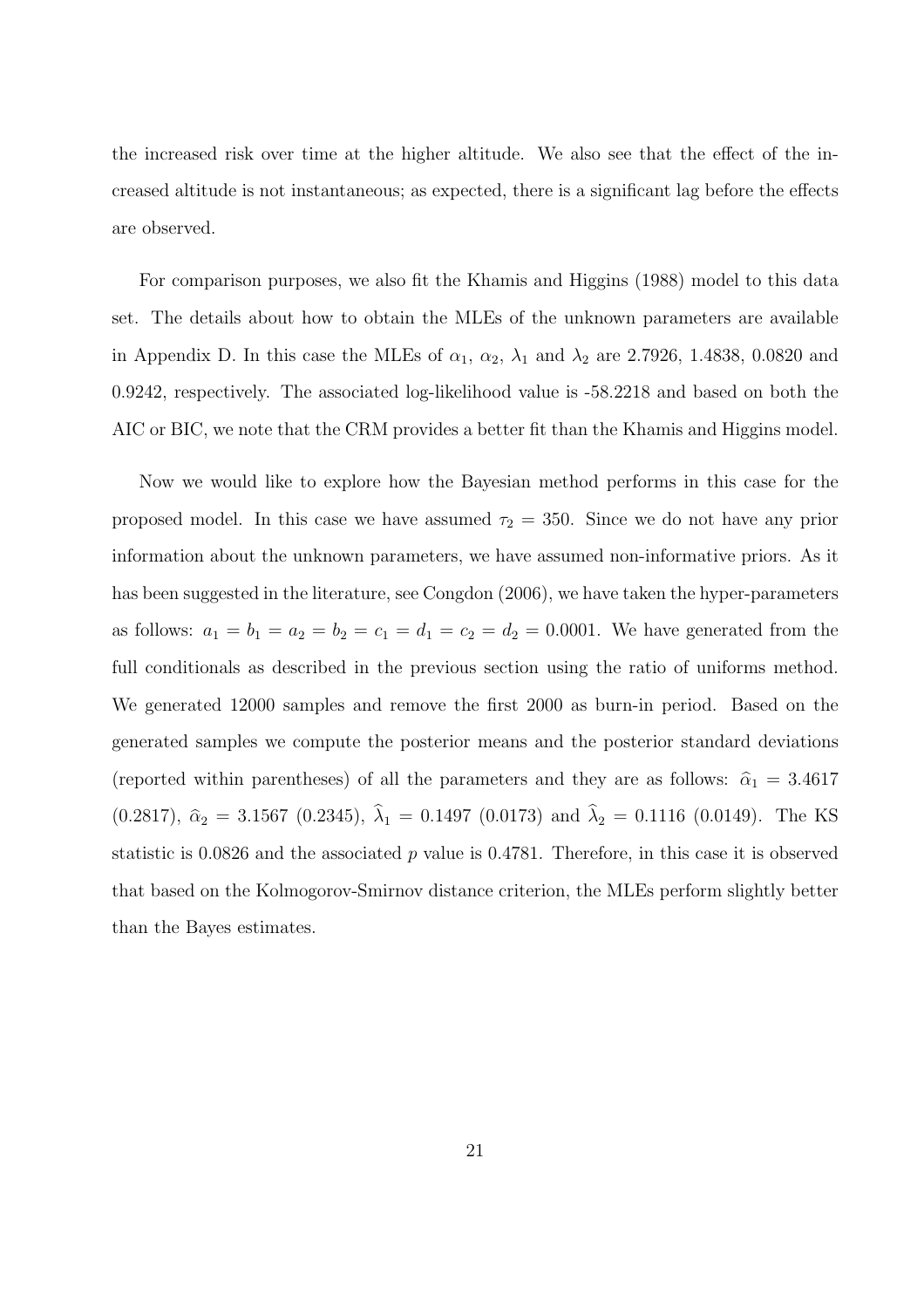## 7 Conclusions

The Weibull CRM is an extremely flexible model for step-stress experiments. While we have considered the case of a simple step-stress experiment, the model may be easily extended to the case of multiple stress levels assuming a functional relationship between the model parameters and the stress levels. The continuous hazard function is appropriate for many applications in survival analysis and reliability. The CRM also provides a more realistic representation of the effects of changes in stress on the hazard function, addressing a major limitation of existing models in the literature. The model also reduces to the model proposed by Khamis and Higgins (1998) in the limiting case, namely  $\tau_2 \to \tau_1$ .

The lag parameter provides the researcher with valuable insight into the effects of stress on the hazard function. If the experiment involved covariates, it is possible to incorporate their effects on the lag. Given the relative paucity of realistic models for step-stress experiments, we believe this research addresses a major gap in the current literature.

### Acknowledgements

The authors would like to thank the unknown reviewers for their constructive suggestions which have helped to improve the earlier version of the paper quite significantly.

# APPENDIX A: EXPRESSIONS OF  $C_0$ ,  $C_1$ ,  $C_2$ ,  $D_0$ ,  $D_1$ ,  $D_2$

$$
C_0 = c_1^2(\alpha_1) \sum_{i=1}^r t_i^{2\alpha_1} + \sum_{i=r+1}^{r+m} (c_1(\alpha_1)\tau_1^{\alpha_1} + t_i - \tau_1)^2 + \sum_{i=r+m+1}^n (c_1(\alpha_1)\tau_1^{\alpha_1} + k(\tau_2 - \tau_1) + c_3(\alpha_2)(t_i^{\alpha_2} - \tau_2^{\alpha_2}))^2
$$
  

$$
C_1 = c_1(\alpha_1)c_2(\alpha_1) \sum_{i=1}^r t_i^{2\alpha_1} + \sum_{i=r+1}^{r+m} (c_1(\alpha_1)\tau_1^{\alpha_1} + (t_i - \tau_1))(c_2(\alpha_1)\tau_1^{\alpha_1} + (t_i^2 - \tau_1^2)/2) +
$$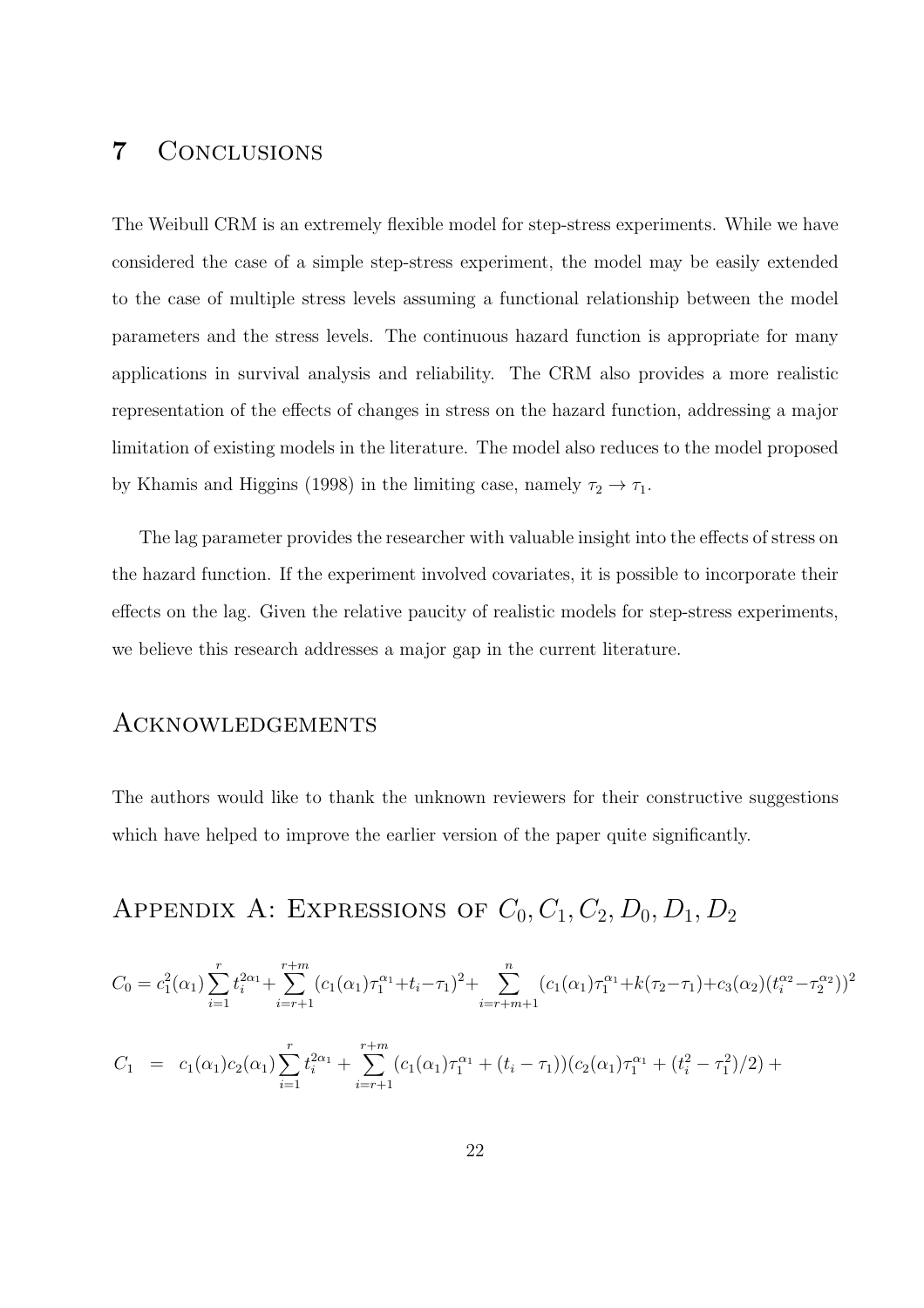

Figure 1: The solid line represents the predicted survival function and the dotted line represents the Kaplan-Meier survival function estimator of the DCS data.

$$
\sum_{i=r+m+1}^{n} (c_1(\alpha_1)\tau_1^{\alpha_1} + c_3(\alpha_2)(t_i^{\alpha_2} - \tau_2^{\alpha_2})) (c_2(\alpha_1)\tau_1^{\alpha_1} + k(\tau_2^2 - \tau_1^2)/2 + c_4(\alpha_2)(t_i^{\alpha_2} - \tau_2^{\alpha_2}))
$$
  
\n
$$
C_2 = c_1(\alpha_1) \sum_{i=1}^{r} d_i t_i^{\alpha_1} + \sum_{i=r+1}^{r+m} d_i (c_1(\alpha_1)\tau_1^{\alpha_1} + t_i - \tau_1) +
$$
  
\n
$$
\sum_{i=r+m+1}^{n} d_i (c_1(\alpha_1)\tau_1^{\alpha_1} + k(\tau_2 - \tau_1) + c_3(\alpha_2)(t_i^{\alpha_2} - \tau_2^{\alpha_2}))
$$
  
\n
$$
D_0 = c_1(\alpha_1)c_2(\alpha_1) \sum_{i=1}^{r} t_i^{2\alpha_1} + \sum_{i=r+1}^{r+m} (c_1(\alpha_1)\tau_1^{\alpha_1} + (t_i - \tau_1))(c_2(\alpha_1)\tau_1^{\alpha_1} + (t_i^2 - \tau_1^2)/2) +
$$
  
\n
$$
\sum_{i=r+m+1}^{n} (c_1(\alpha_1)\tau_1^{\alpha_1} + c_3(\alpha_2)(t_i^{\alpha_2} - \tau_2^{\alpha_2})) (c_2(\alpha_1)\tau_1^{\alpha_1} + k(\tau_2^2 - \tau_1^2)/2 + c_4(\alpha_2)(t_i^{\alpha_2} - \tau_2^{\alpha_2}))
$$
  
\n
$$
D_1 = c_2^2(\alpha_1) \sum_{i=1}^{r} t_i^{2\alpha_1} + \sum_{i=r+1}^{r+m} (c_2(\alpha_1)\tau_1^{\alpha_1} + (t_i^2 - \tau_1^2)/2)^2 +
$$
  
\n
$$
\sum_{i=r+m+1}^{n} (c_2(\alpha_1)\tau_1^{\alpha_1} + k(\tau_2^2 - \tau_1^2)/2 + c_4(\alpha_2)(t_i^{\alpha_2} - \tau_2^{\alpha_2}))^2
$$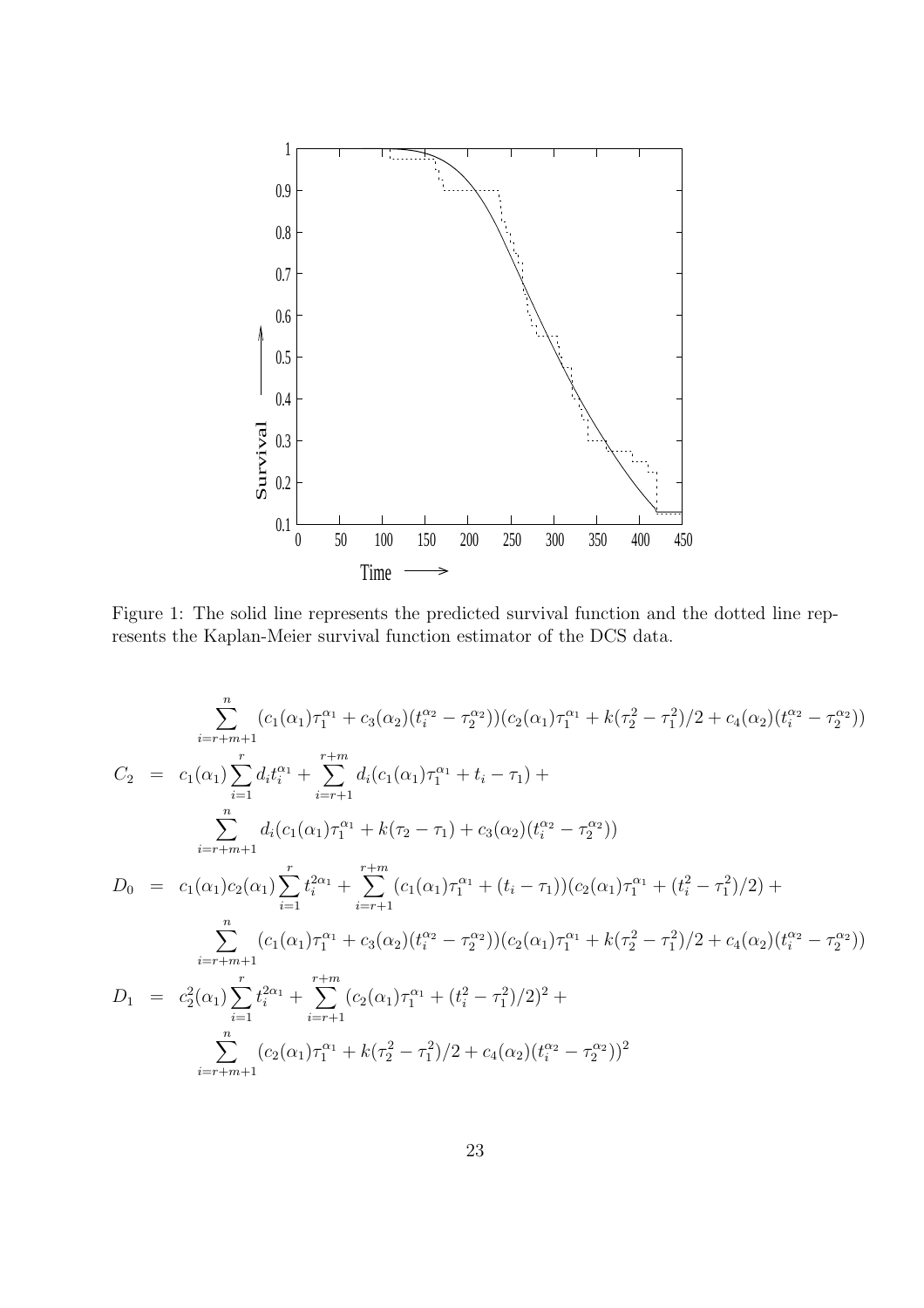

Figure 2: Hazard function of the predicted model of the DCS data.

$$
D_2 = c_2(\alpha_1) \sum_{i=1}^r d_i t_i^{\alpha_1} + \sum_{i=r+1}^{r+m} d_i (c_2(\alpha_1) \tau_1^{\alpha_1} + (t_i^2 - \tau_1^2)/2) + \sum_{i=r+m+1}^n d_i (c_2(\alpha_1) \tau_1^{\alpha_1} + k(\tau_2^2 - \tau_1^2)/2 + c_4(\alpha_2) (t_i^{\alpha_2} - \tau_2^{\alpha_2}))
$$

# Appendix B: Normal Equations

$$
l(\beta_0, \beta_1, \alpha) = r \ln(\beta_0 + \beta_1 \tau_1) + (\alpha - 1) \sum_{i=1}^r (\ln t_i - \ln \tau_1) - (\beta_0 + \beta_1 \tau_1) \times \frac{1}{\alpha} \sum_{i=1}^r \frac{t_i^{\alpha}}{\tau_1^{\alpha - 1}}
$$
  
+ 
$$
\sum_{i=r+1}^{r+m} \ln(\beta_0 + \beta_1 t_i) - m(\beta_0 + \beta_1 \tau_1) \frac{\tau_1}{\alpha} - \beta_0 \sum_{i=r+1}^{r+m} (t_i - \tau_1) - \frac{\beta_1}{2} \sum_{i=r+1}^{r+m} (t_i^2 - \tau_1^2)
$$
  
+ 
$$
k \ln(\beta_0 + \beta_1 \tau_2) + (\alpha - 1) \sum_{i=r+m+1}^{r+m+k} (\ln t_i - \ln \tau_2) - (\beta_0 + \beta_1 \tau_2) \times \frac{1}{\alpha} \sum_{i=r+m+1}^{r+m+k} \frac{t_i^{\alpha}}{\tau_2^{\alpha - 1}}
$$
  
- 
$$
k(\beta_0 + \beta_1 \tau_1) \frac{\tau_1}{\alpha} - k\beta_0 (\tau_2 - \tau_1) - \frac{k\beta_1}{2} (\tau_2^2 - \tau_1^2) + k(\beta_0 + \beta_1 \tau_2) \frac{\tau_2}{\alpha}
$$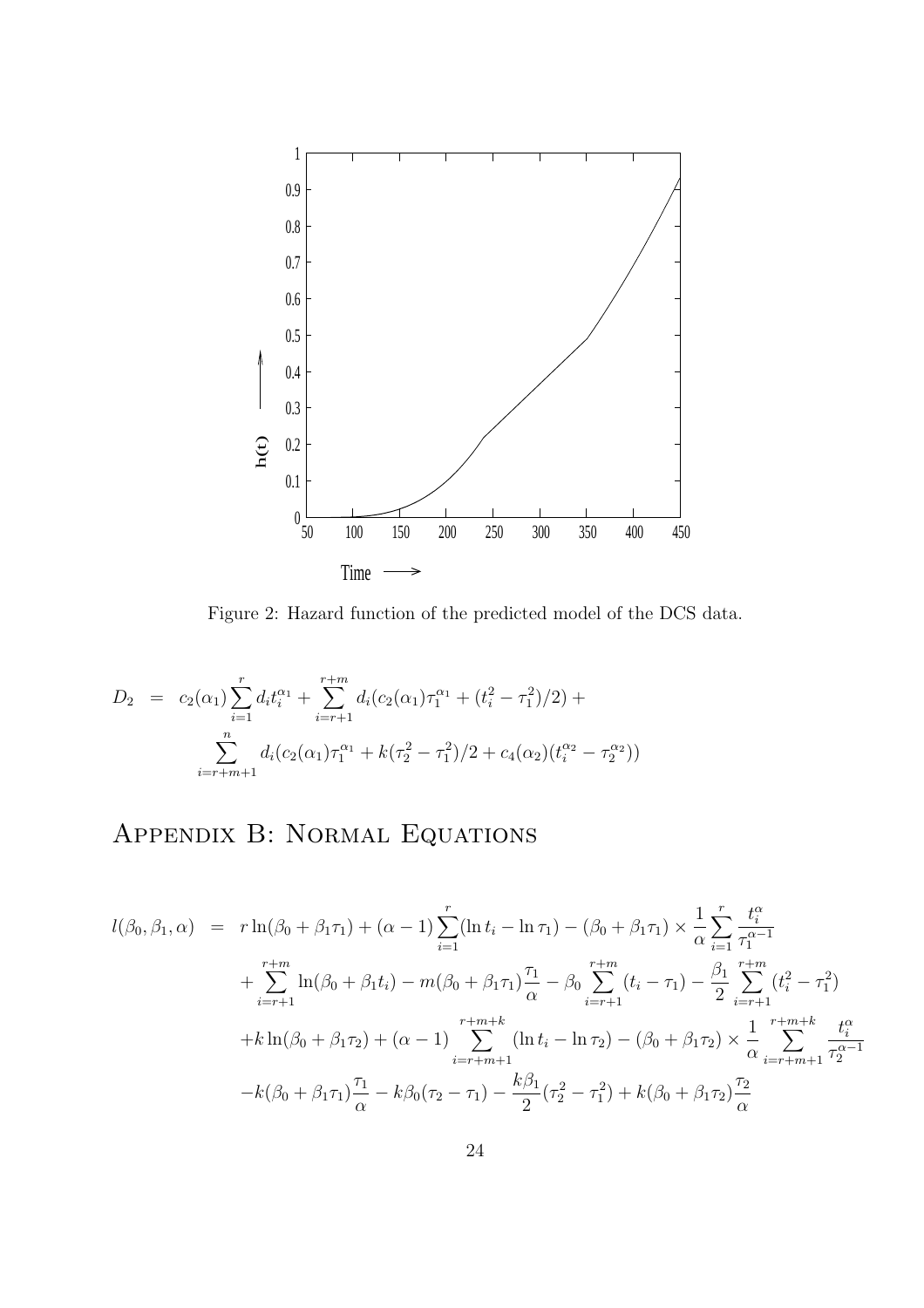$$
-s(\beta_0 + \beta_1 \tau_2) \frac{T^{\alpha}}{\alpha \tau_2^{\alpha - 1}}.
$$
\n(25)

The MLEs of the unknown parameters under  $H_{01}$ , can be obtained by maximizing (25) with respect to the unknown parameters. The normal equations can be written as follows:

$$
\frac{\partial l(\beta_0, \beta_1, \alpha)}{\partial \beta_0} = \frac{r}{\beta_0 + \beta_1 \tau_1} - \frac{1}{\alpha} \sum_{i=1}^r \frac{t_i^{\alpha}}{\tau_1^{\alpha-1}} + \sum_{i=r+1}^{r+m} \frac{1}{\beta_0 + \beta_1 t_i} - \frac{(m+k)\tau_1}{\alpha} - \sum_{i=r+1}^{r+m} (t_i - \tau_1) + \frac{k}{\beta_0 + \beta_1 \tau_2} - \frac{1}{\alpha} \sum_{i=n-k+1}^n \frac{t_i^{\alpha}}{\tau_2^{\alpha-1}} - k(\tau_2 - t_r) + \frac{k\tau_2}{\alpha} - \frac{sT^{\alpha}}{\alpha \tau_2^{\alpha-1}} = 0,
$$

$$
\frac{\partial l(\beta_0, \beta_1, \alpha)}{\partial \beta_1} = \frac{r\tau_1}{\beta_0 + \beta_1 \tau_1} - \frac{1}{\alpha} \sum_{i=1}^r \frac{t_i^{\alpha}}{\tau_1^{\alpha-2}} + \sum_{i=r+1}^{r+m} \frac{t_i}{\beta_0 + \beta_1 t_i} - \frac{m\tau_1^2}{\alpha} - \frac{1}{2} \sum_{i=r+1}^{r+m} (t_i^2 - \tau_1^2) + \frac{k\tau_2}{\beta_0 + \beta_1 \tau_2} - \frac{1}{\alpha} \sum_{i=r+m+1}^{r+m+k} \frac{t_i^{\alpha}}{\tau_2^{\alpha-2}} - \frac{k\tau_1^2}{\alpha} - \frac{k}{2} (\tau_2^2 - \tau_1^2) + \frac{k\tau_2^2}{\alpha} - \frac{sT^{\alpha}}{\alpha \tau_2^{\alpha-2}} = 0,
$$

$$
\frac{\partial l(\beta_0, \beta_1, \alpha)}{\partial \alpha} = \sum_{i=1}^r (\ln t_i - \ln \tau_1) - \frac{\beta_0 + \beta_1 \tau_1}{\alpha} \sum_{i=1}^r \frac{t_i^{\alpha}}{\tau_1^{\alpha-1}} \left( \ln t_i - \ln \tau_1 - \frac{1}{\alpha} \right) + (\beta_0 + \beta_1 \tau_1) \frac{m \tau_1}{\alpha^2} \n\sum_{i=r+m+1}^{r+m+k} (\ln t_i - \ln \tau_2) - \frac{\beta_0 + \beta_1 \tau_2}{\alpha} \sum_{i=r+m+1}^{r+m+k} \frac{t_i^{\alpha}}{\tau_2^{\alpha-1}} \left( \ln t_i - \ln \tau_2 - \frac{1}{\alpha} \right) \n+ (\beta_0 + \beta_1 \tau_1) \frac{k \tau_1}{\alpha^2} - k(\beta_0 + \beta_1 \tau_2) \frac{\tau_2}{\alpha^2} - \frac{(\beta_0 + \beta_1 \tau_2) s T^{\alpha}}{\alpha \tau_2^{\alpha-1}} \left( \ln T - \ln \tau_2 - \frac{1}{\alpha} \right) = 0.
$$

We need to solve the above three equations simultaneously to compute the MLEs of  $\beta_0$ ,  $\beta_1$ and  $\alpha$  under  $H_0$ . Once the MLEs of  $\beta_0$ ,  $\beta_1$  and  $\alpha$  are obtained, the MLEs of  $\lambda_1$  and  $\lambda_2$  can be easily obtained as before.

## APPENDIX C: FULL CONDITIONALS

$$
\pi(\alpha_1|\lambda_1, \alpha_2, \lambda_2) \propto \alpha_1^{a_1+r-1} e^{-b_1 \alpha_1} \prod_{i=1}^r t_i^{\alpha_1-1} e^{-\lambda_1 \sum_{i=1}^r t_i^{\alpha_1}} \times \prod_{i=r+1}^{r+m} \left\{ (\alpha_1 \lambda_1 \tau_2 \tau_1^{\alpha_1-1} - \alpha_2 \lambda_2 \tau_1 \tau_2^{\alpha_2-1}) + (\alpha_2 \lambda_2 \tau_2^{\alpha_2-1} - \alpha_1 \lambda_1 \tau_1^{\alpha_1-1}) t_i \right\} \times
$$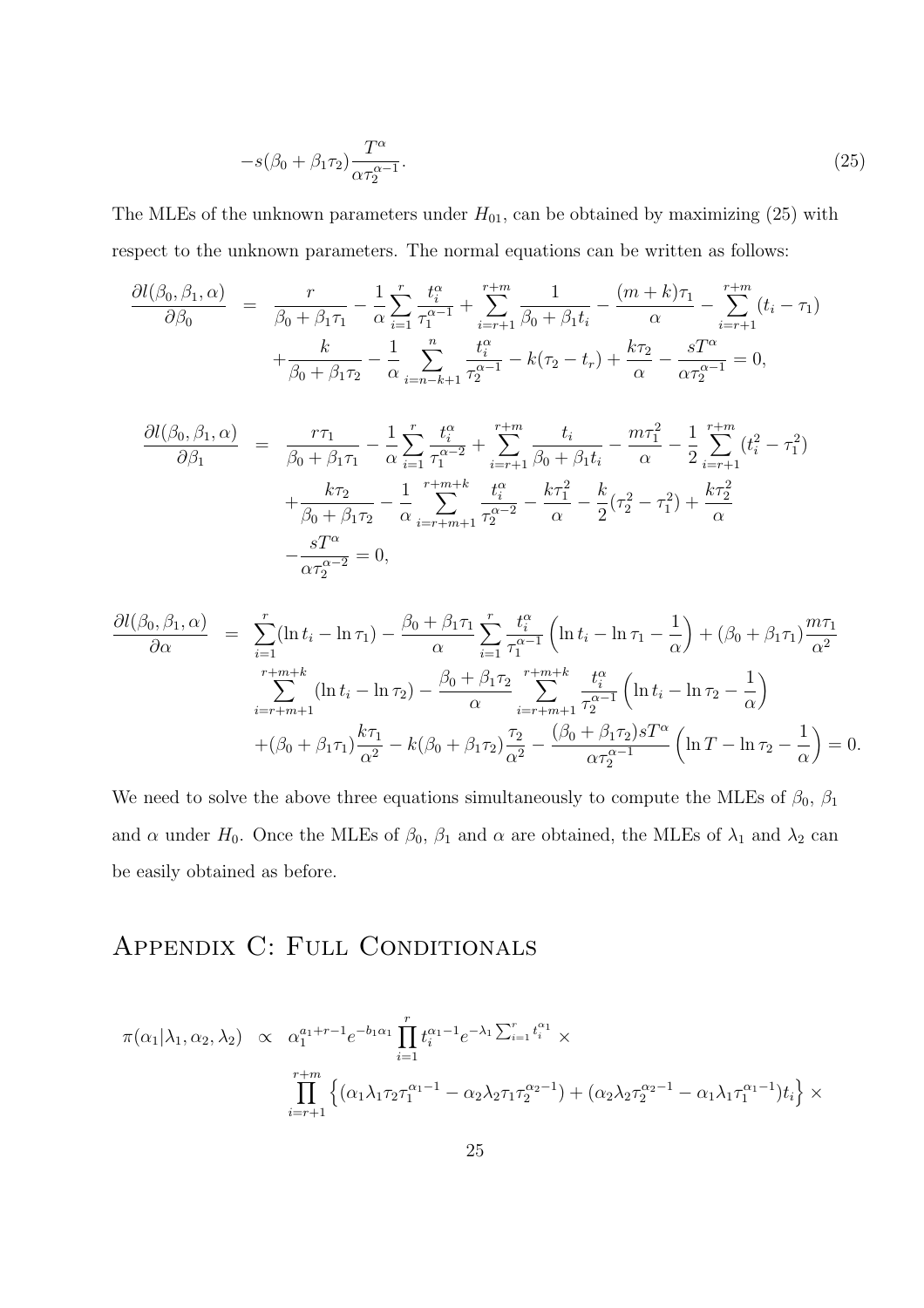$$
e^{-m\lambda_1 \tau_1^{\alpha_1-1} - (\alpha_1\lambda_1\tau_2\tau_1^{\alpha_1-1})\sum_{i=r+1}^{r+m} (t_i-\tau_1)/(\tau_2-\tau_1)} \times
$$
  

$$
e^{\alpha_1\lambda_1\tau_1^{\alpha_1-1}\sum_{i=r+1}^{r+m} (t_i^2-\tau_1^2)/(2(\tau_2-\tau_1)) - k\lambda_1\tau_1^{\alpha_1-1} - k\alpha_1\lambda_1\tau_2\tau_1^{\alpha_1-1} + k\alpha_1\lambda_1\tau_1^{\alpha_1-1}(\tau_2+\tau_1)}.
$$

$$
\pi(\lambda_1|\alpha_1, \alpha_2, \lambda_2) \propto \lambda_1^{r+c_1-1} e^{-\lambda_1 (\sum_{i=1}^r t_i^{\alpha_1} + d_1)} \times \prod_{i=r+1}^m \left\{ (\alpha_1 \lambda_1 \tau_2 \tau_1^{\alpha_1-1} - \alpha_2 \lambda_2 \tau_1 \tau_2^{\alpha_2-1}) + (\alpha_2 \lambda_2 \tau_2^{\alpha_2-1} - \alpha_1 \lambda_1 \tau_1^{\alpha_1-1}) t_i \right\} \times
$$
  
\n
$$
e^{-m\lambda_1 \tau_1^{\alpha_1-1} - (\alpha_1 \lambda_1 \tau_2 \tau_1^{\alpha_1-1}) \sum_{i=r+1}^{r+m} (t_i - \tau_1) / (\tau_2 - \tau_1)} \times
$$
  
\n
$$
e^{\alpha_1 \lambda_1 \tau_1^{\alpha_1-1} \sum_{i=r+1}^{r+m} (t_i^2 - \tau_1^2) / (2(\tau_2 - \tau_1)) - k\lambda_1 \tau_1^{\alpha_1-1} - k\alpha_1 \lambda_1 \tau_2 \tau_1^{\alpha_1-1} + k\alpha_1 \lambda_1 \tau_1^{\alpha_1-1} (\tau_2 + \tau_1)}.
$$

$$
\pi(\alpha_2|\alpha_1, \lambda_1, \lambda_2) \propto \prod_{i=r+1}^m \left\{ (\alpha_1 \lambda_1 \tau_2 \tau_1^{\alpha_1-1} - \alpha_2 \lambda_2 \tau_1 \tau_2^{\alpha_2-1}) + (\alpha_2 \lambda_2 \tau_2^{\alpha_2-1} - \alpha_1 \lambda_1 \tau_1^{\alpha_1-1}) t_i \right\} \times \ne^{\alpha_2 \lambda_2 \tau_1 \tau_2^{\alpha_2-1} \sum_{i=r+1}^{r+m} (t_i - \tau_1) / (\tau_2 - \tau_1) - \alpha_2 \lambda_2 \tau_2^{\alpha_2-1} \sum_{i=r+1}^{r+m} (t_i^2 - \tau_1^2) / (2(\tau_2 - \tau_1))} \times \n\alpha_2^{k+a_2-1} e^{-b_2 \alpha_2 + k \alpha_2 \lambda_2 \tau_1 \tau_2^{\alpha_2-1} - k \alpha_2 \lambda_2 \tau_2^{\alpha_2-1} (\tau_2 + \tau_1) / 2 + k \lambda_2 \tau_2^{\alpha_2} - \lambda_2 \sum_{i=r+m+1}^{r+m+k} t_i^{\alpha_2} - s \lambda_2 T^{\alpha_2} \times \n\prod_{i=r+m+1}^{r+m+k} t_i^{\alpha_2-1}.
$$

$$
\pi(\lambda_2|\alpha_1, \lambda_1, \alpha_2) \propto \lambda_2^{k+c_2-1} e^{-d_2 \lambda_2} \times
$$
\n
$$
\prod_{i=r+1}^m \left\{ (\alpha_1 \lambda_1 \tau_2 \tau_1^{\alpha_1-1} - \alpha_2 \lambda_2 \tau_1 \tau_2^{\alpha_2-1}) + (\alpha_2 \lambda_2 \tau_2^{\alpha_2-1} - \alpha_1 \lambda_1 \tau_1^{\alpha_1-1}) t_i \right\} \times
$$
\n
$$
e^{\alpha_2 \lambda_2 \tau_1 \tau_2^{\alpha_2-1} \sum_{i=r+1}^{r+m} (t_i - \tau_1) / (\tau_2 - \tau_1) - \alpha_2 \lambda_2 \tau_2^{\alpha_2-1} \sum_{i=r+1}^{r+m} (t_i^2 - \tau_1^2) / (2(\tau_2 - \tau_1))} \times
$$
\n
$$
e^{-k \alpha_2 \lambda_2 \tau_2^{\alpha_2-1} (\tau_2 + \tau_1) / 2 + k \alpha_2 \lambda_2 \tau_1 \tau_2^{\alpha_2-1} + k \lambda_2 \tau_2^{\alpha_2} - \lambda_2 \sum_{i=r+m+1}^{r+m+k} t_i^{\alpha_2} - s \lambda_2 T^{\alpha_2}}.
$$

# Appendix D: Computation of the MLEs for Khamis and Higgins Model

In case of Khamis and Higgins (1998) model, the hazard function takes the following form:

$$
h(t) = \begin{cases} \alpha_1 \lambda_1 t^{\alpha_1 - 1} & \text{if } 0 < t \le \tau \\ \alpha_2 \lambda_2 t^{\alpha_2 - 1} & \text{if } t < \tau < \infty. \end{cases} \tag{26}
$$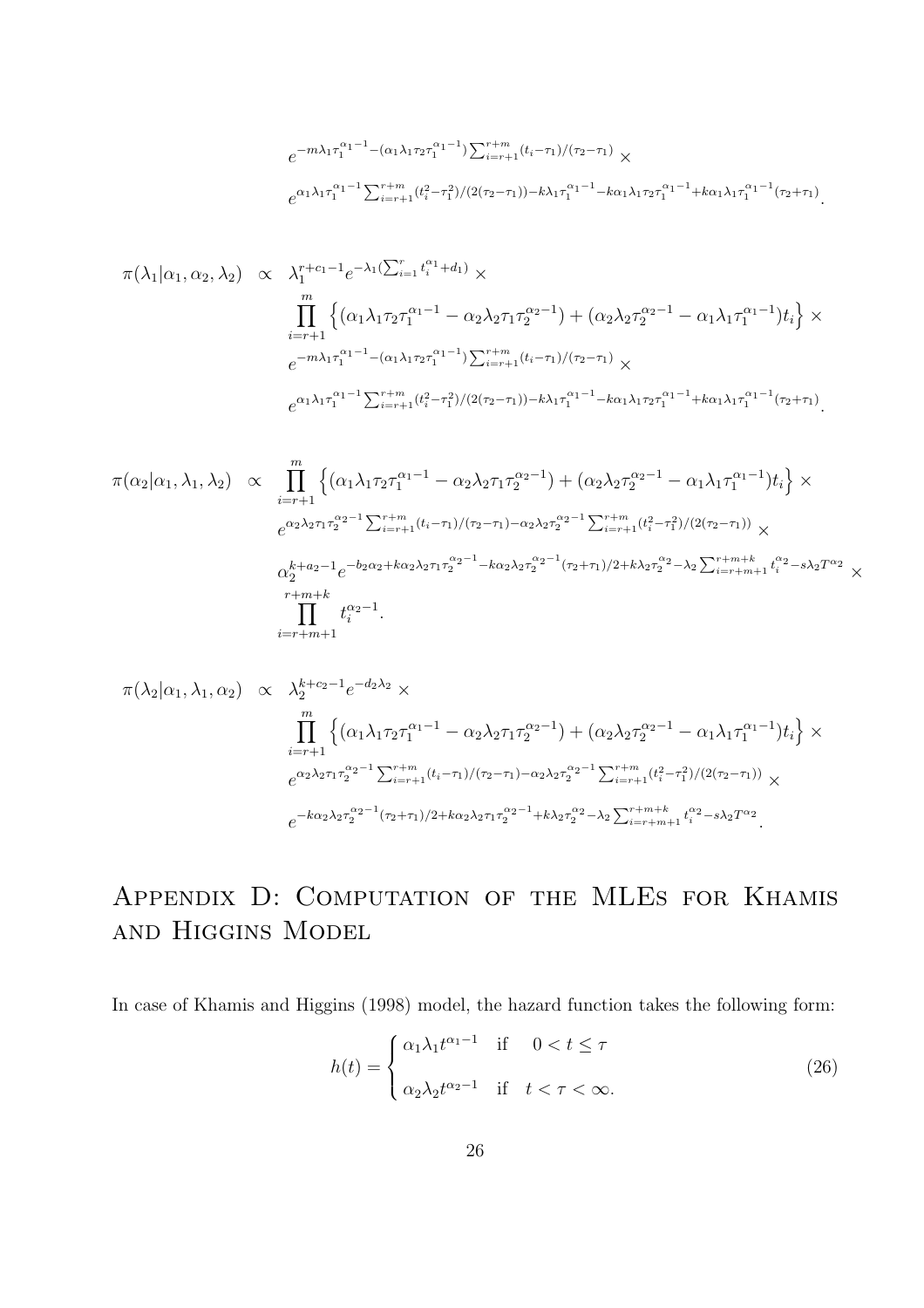Hence the cumulative hazard function corresponds to (26) becomes

$$
H(t) = \begin{cases} \lambda_1 t^{\alpha_1} & \text{if } 0 < t \le \tau \\ \lambda_1 \tau^{\alpha_1} + \lambda_2 (t^{\alpha_2} - \tau^{\alpha_2}) & \text{if } t < \tau < \infty. \end{cases} \tag{27}
$$

The survival function  $S(t)$  associated with (27) is given by

$$
S(t) = e^{-H(t)} = \begin{cases} e^{-\lambda_1 t^{\alpha_1}} & \text{if } 0 < t \le \tau \\ e^{-\lambda_1 \tau^{\alpha_1} - \lambda_2 (t^{\alpha_2} - \tau^{\alpha_2})} & \text{if } t < \tau < \infty. \end{cases} \tag{28}
$$

Hence, the associated PDF of (28) has the following form:

$$
f(t) = -\frac{d}{dt}S(t) = \begin{cases} \alpha_1 \lambda_1 t^{\alpha_1 - 1} e^{-\lambda_1 t^{\alpha_1}} & \text{if } 0 < t \le \tau \\ \alpha_2 \lambda_2 t^{\alpha_2 - 1} e^{-\lambda_2 t^{\alpha_2}} \times e^{-\lambda_1 \tau^{\alpha_1} + \lambda_2 \tau^{\alpha_2}} & \text{if } t < \tau < \infty. \end{cases} \tag{29}
$$

Therefore, based on the observations

$$
t_1 < \ldots < t_r < \tau < t_{r+1} < \ldots < t_{r+k} < T,
$$

the likelihood function becomes

$$
L_{KH}(\alpha_1, \alpha_2, \lambda_1, \lambda_2) = \alpha_1^r \lambda_1^r \prod_{i=1}^r t_i^{\alpha_1 - 1} e^{-\lambda_1 \sum_{i=1}^r t_i^{\alpha_1}} \times \alpha_2^k \lambda_2^k e^{(n-r)(-\lambda_1 \tau^{\alpha_1} + \lambda_2 \tau^{\alpha_2})} \times \prod_{i=r+1}^{r+k} t_i^{\alpha_2 - 1} e^{-\lambda_2 \sum_{i=r+1}^{r+k} t_i^{\alpha_2}} \times e^{-(n-r-k)\lambda_2 T^{\alpha_2}}.
$$
 (30)

The log-likelihood function corresponds to (30) can be written as

$$
l_{KH}(\alpha_1, \alpha_2, \lambda_1, \lambda_2) = l_{KH1}(\alpha_1, \lambda_1) + l_{KH2}(\alpha_2, \lambda_2),
$$
\n(31)

where

$$
l_{KH1}(\alpha_1, \lambda_1) = r \ln \alpha_1 + r \ln \lambda_1 + (\alpha_1 - 1) \sum_{i=1}^r \ln t_i - \lambda_1 \left( \sum_{i=1}^r t_i^{\alpha_1} + (n - r) \tau^{\alpha_1} \right)
$$
  

$$
l_{KH2}(\alpha_2, \lambda_2) = k \ln \alpha_2 + k \ln \lambda_2 + (\alpha_2 - 1) \sum_{i=r+1}^{r+k} \ln t_i - \lambda_2 \left( \sum_{i=r+1}^{r+k} t_i^{\alpha_2} + (n - r - k) T^{\alpha_2} - (n - r) \tau^{\alpha_2} \right).
$$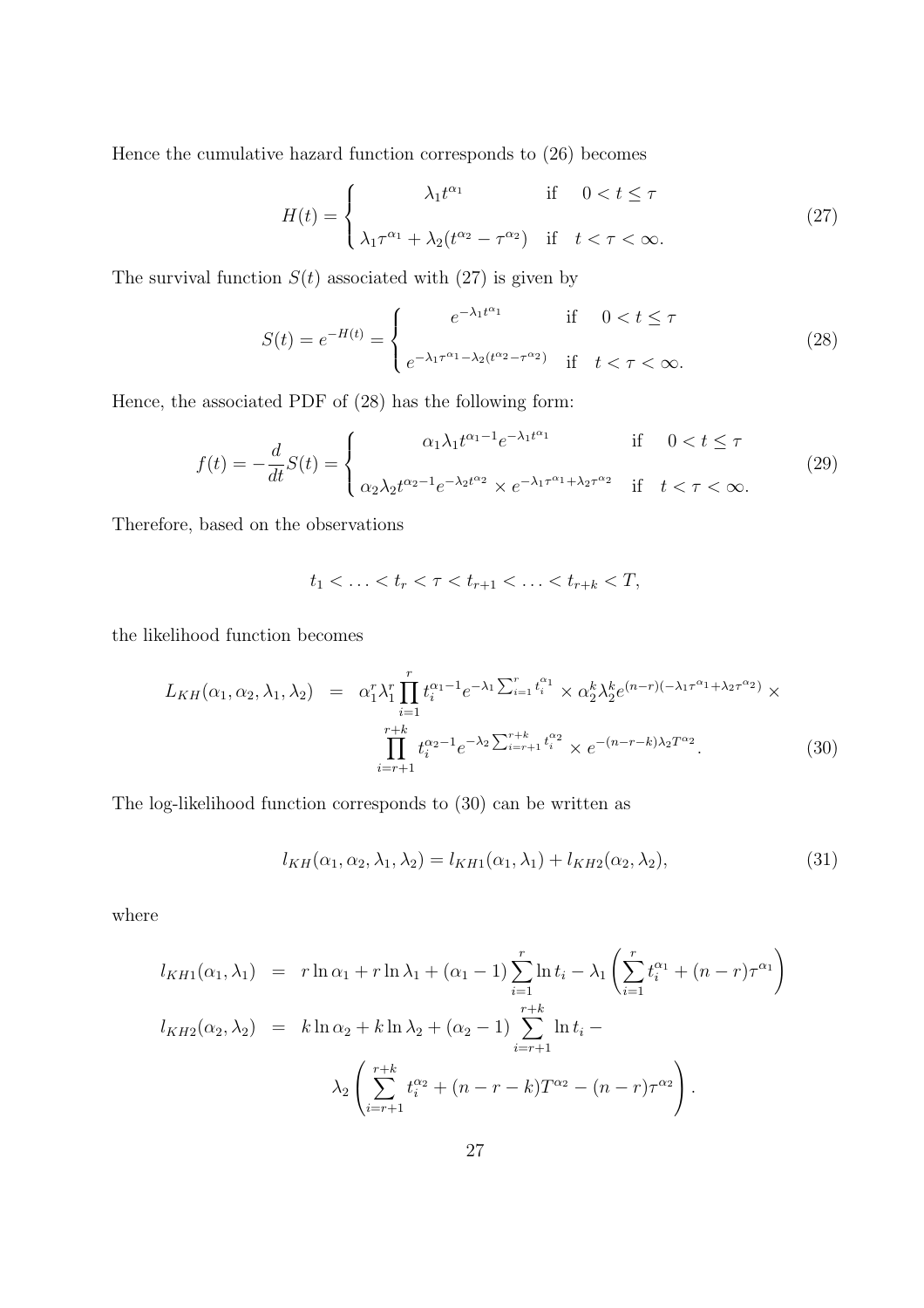Hence, the MLEs of  $\alpha_1, \alpha_2, \lambda_1, \lambda_2$  can be obtained by maximizing (31) with respect to the unknown parameters. They are equivalent in maximizing  $l_{KH1}(\alpha_1, \lambda_1)$  with respect to  $\alpha_1$ and  $\lambda_1$ , and maximizing  $l_{KH2}(\alpha_2, \lambda_2)$  with respect to  $\alpha_2$  and  $\lambda_2$ . Both the maximization can be performed by profile likelihood method.

The MLEs of  $\alpha_1$  and  $\lambda_1$  based on Khamis and Higgins model can be obtained as follows. For a given  $\alpha_1$ , the MLE of  $\lambda_1$  for  $r_1 > 0$ , can be obtained as

$$
\widehat{\lambda}_{1KH}(\alpha_1) = \frac{r}{\sum_{i=1}^r t_i^{\alpha_1} + (n-r)\tau^{\alpha_1}},
$$

and the MLE of  $\alpha_1$  can be obtained by maximizing  $l_{KH1}(\alpha_1, \lambda_{1KH}(\alpha_1))$  with respect to  $\alpha_1$ . Similarly, for a given  $\alpha_2$ , the MLE of  $\lambda_2$ , for  $k > 0$ , can be obtained as

$$
\widehat{\lambda}_{2KH}(\alpha_1) = \frac{k}{\sum_{i=r+1}^{r+k} t_i^{\alpha_1} + (n-r-k)T^{\alpha_2} - (n-r)\tau^{\alpha_2}},
$$

and the MLE of  $\alpha_2$  can be obtained by maximizing  $l_{KH2}(\alpha_2, \lambda_{2KH}(\alpha_2))$  with respect to  $\alpha_2$ .

## References

- [1] Bagdonavičius, V. and Nikulin, M. (2002), "Accelerated life models: modeling and statistical analysis", Chapman and Hall/ CRC Press, Boca Raton, Florida.
- [2] Bai, D.S., Kim, M.S. and Lee, S.H. (1989), "Optimum simple step-stress accelerated life test with censoring", IEEE Transactions on Reliability, vol. 58, 528 - 532.
- [3] Balakrishnan, N. (2009), "A synthesis of exact inferential results for exponential stepstress models and associated optimal accelerated life-tests", Metrika, vol. 69, 351 - 396.
- [4] Balakrishnan, N., Kamps, U. and Kateri, M. (2012), "A sequential order statistics approach to step-stress testing", Annals of the Institute of Statistical Mathematics, vol. 64, 303 - 318.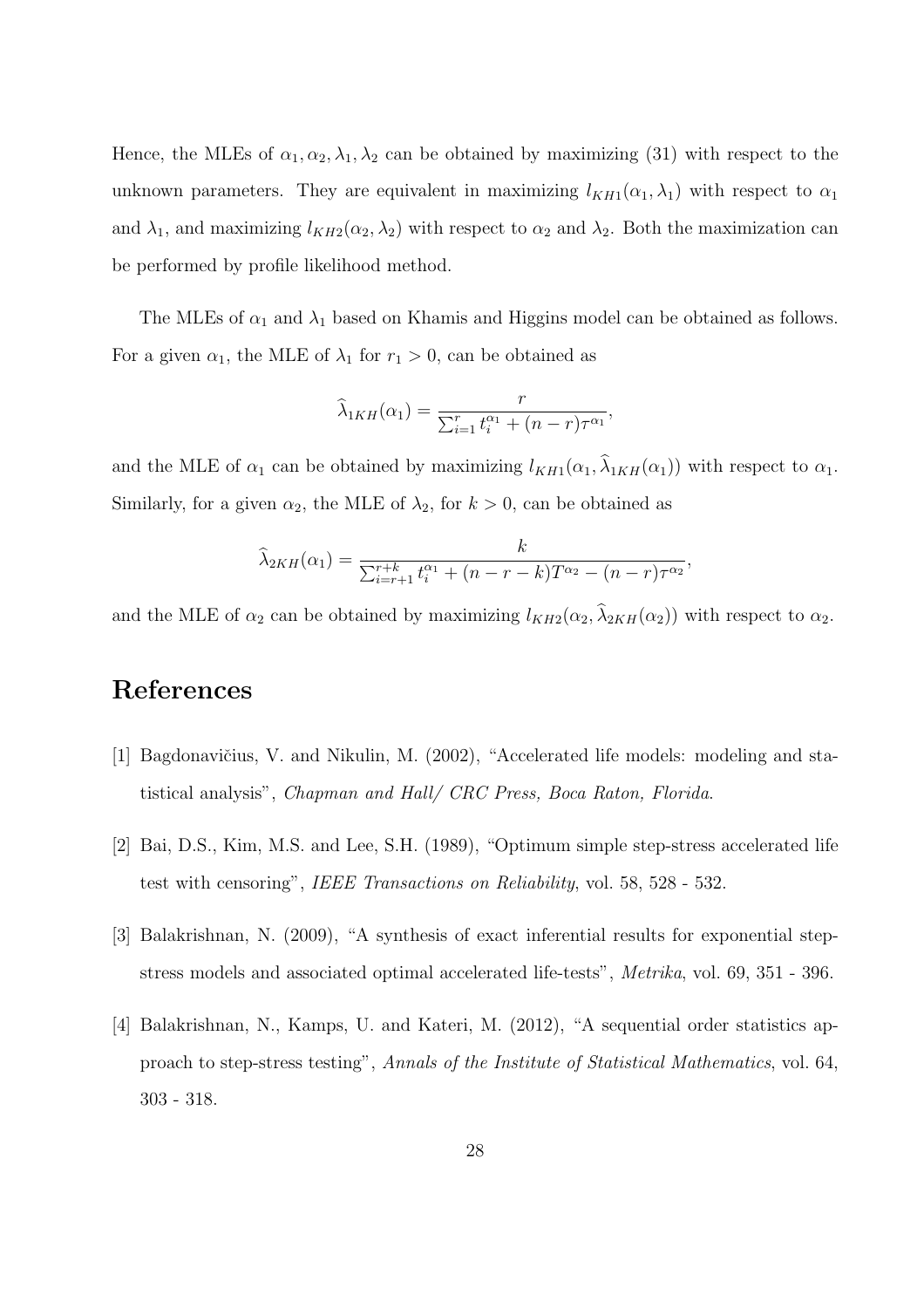- [5] Balakrishnan, N., Kundu, D., Ng, H.K.T. and Kannan, N. (2007), "Point and interval estimation for a simple step-stress model with type-II censoring", *Journal of Quality* Technology, vol. 39, 35 - 47.
- [6] Beltrani, Joleen (2015), "Exponential competing risk step-stress model with lagged effect", International Journal of Mathematics and Statistics, vol. 16, 1-16.
- [7] Bhattacharyya, G.K. and Soejoeti, Z. (1989), "A tampered failure rate model for stepstress accelerated life test", Communications in Statistics - Theory and Methods, vol. 18, 1627 - 1643.
- [8] Congdon, P. (2006), Bayesian Statistical Modeling, Wiley, New York.
- [9] Gentle, J.E., 1998, Random Number Generation and Monte Carlo Methods, Springer-Verlag.
- [10] Huang, W., Zhou, J. and Ning, J. (2015), "Competing risks model for step-stress experiments under lagged effects with masked data", Journal of Information and Computational Science, vol. 12, 495 - 502.
- [11] Ismail, A. A. (2016), "Statistical inference for a step-stress partially-accelerated life test model with an adaptive Type-I progressively hybrid censored data from Weibull distribution", *Statistical Papers*, DOI 10.1007/s00362-014-0639-x, to appear.
- [12] Kannan, N., Kundu, D. and Balakrishnan, N. (2010), "Survival Models for Step-Stress Experiments with Lagged Effects", Special volume dedicated to W. Meeker, eds. M. Nikulin, N. Limnios and N. Balakrishnan, Advances in Degradation Modeling, Birkhåuser, 355 - 369.
- [13] Kateri, M. and Kamps, U. (2015), " Inference in step-stress models based on failure rates", Statistical Papers, vol. 56, 3, 639 - 660.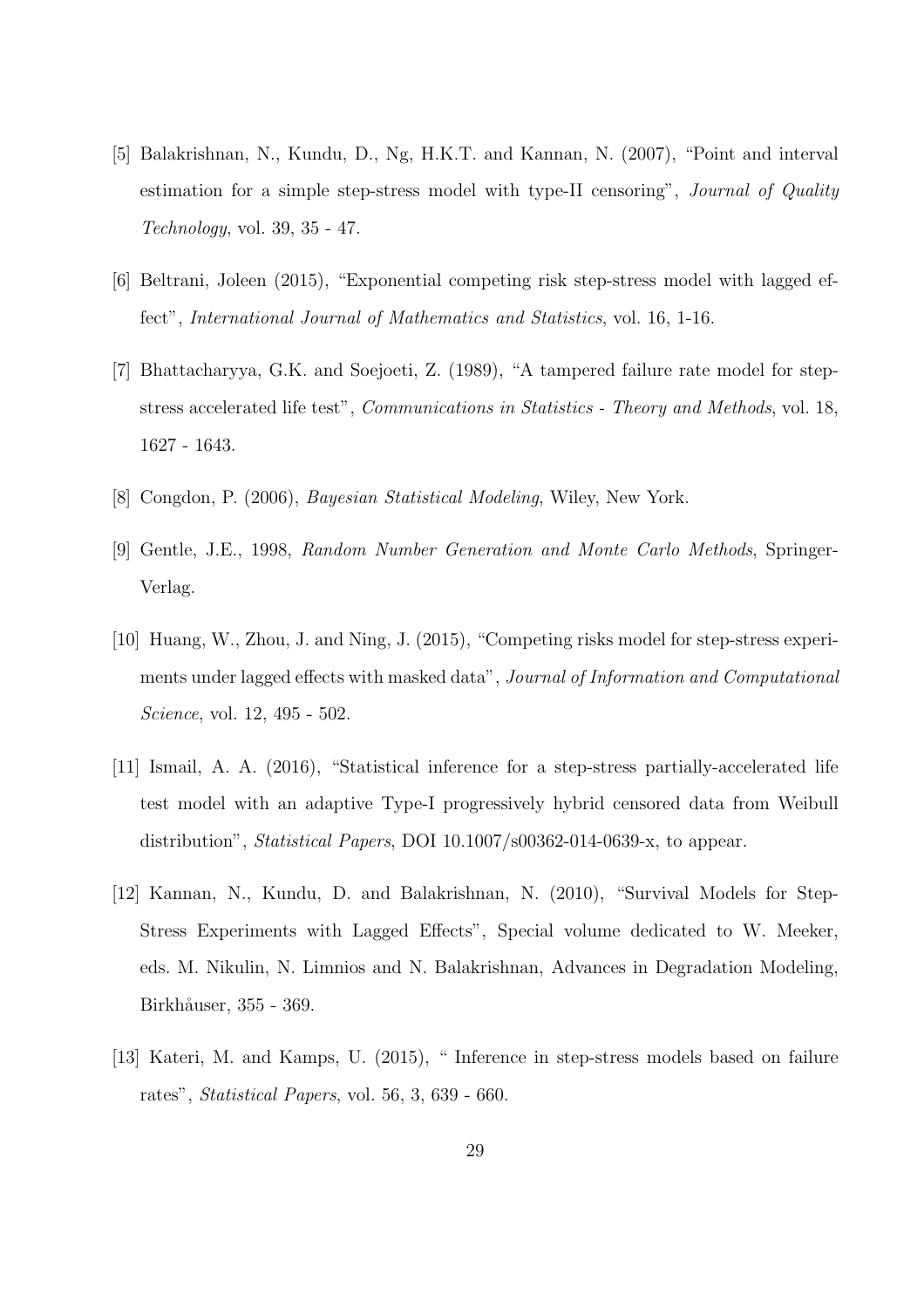- [14] Khamis, I.H. and Higgins, J.J. (1998), " A new model for step-stress testing", IEEE Transactions on Reliability, vol. 47, 1998, 131 - 134.
- [15] Kundu, D. and Balakrishnan, N. (2009), "Point and interval estimation for a simple step-stress model with random stress-change time", Journal of Probability and Statistical Science, vol. 7, 113 - 126.
- [16] Kundu, D. and Ganguly, A. (2017), Analysis of Step-Stress Models; Existing Methods and Recent Developments, Academic Press/ Elsevier, Amsterdam, The Netherlands.
- [17] Nelson, W.B. (1990), Accelerated life testing, statistical models, test plans and data analysis, John Wiley and Sons, New York.
- [18] Pilmanis, A. A., Petropoulos, L. J., Kannan, N. and Webb, J. T. (2004), "Decompression sickness risk model: development and validation by 150 prospective hypobaric exposures", Aviation Space and Environmental Medicine, vol. 75, 749 - 759, 2004.
- [19] Press, W.H., Teukolsky, S.A., Vellerling, W.T. and Flannery, B.P. (1992), Numerical Receipes in FORTRAN, The Art of Scientific Computing, 2nd edition, Cambridge University, UK.
- [20] Seydyakin, N. M. (1966), "On one physical principle in reliability theory", Technical  $Cybernatics, vol. 3, 80 - 87.$
- [21] Sha, N. and Pan, R. (2014) "Bayesian analysis for step-stress accelerated life testing using Weibull proportional hazard model", Statistical Papers, vol. 55, 3, 715 - 726.
- [22] Wang, B.X. and Yu, K. (2009), "Optimum plan for step-stress model with progressive tyep-II censoring", TEST, vol. 18, 115 - 135.
- [23] Xiong, C. (1998) "Inference on a simple step-stress model with Type-II censored exponential data", IEEE Transactions on Reliability, Vol.-47, 142-146.